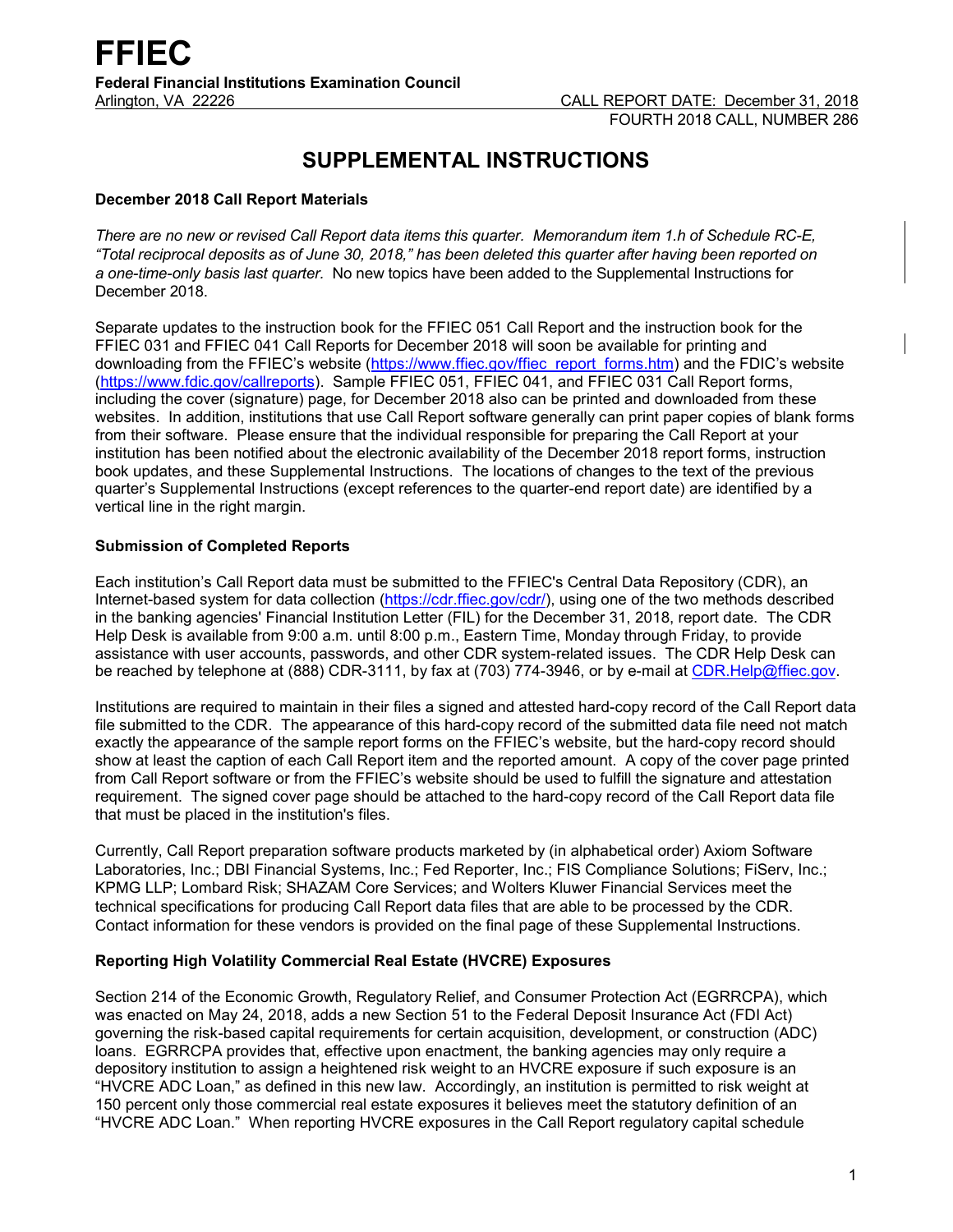(Schedule RC-R) as of June 30, 2018, and subsequent report dates, institutions may use available information to reasonably estimate and report only "HVCRE ADC Loans" held for sale and held for investment in Schedule RC-R, Part II, items 4.b and 5.b, respectively. Any "HVCRE ADC Loans" held for trading would be reported in Schedule RC-R, Part II, item 7. The portion of any "HVCRE ADC Loan" that is secured by collateral or has a guarantee that qualifies for a risk weight lower than 150 percent may continue to be assigned a lower risk weight when completing Schedule RC-R, Part II. Institutions may refine their estimates of "HVCRE ADC Loans" in good faith as they obtain additional information, but they will not be required to amend Call Reports previously filed for report dates on or after June 30, 2018, as these estimates are adjusted.

Alternatively, institutions may continue to report and risk weight HVCRE exposures in a manner consistent with the current Call Report instructions for Schedule RC-R, Part II, until the agencies take further action. For more detail, see the agencies' [proposal to amend their regulatory capital](https://www.govinfo.gov/content/pkg/FR-2018-09-28/pdf/2018-20875.pdf) rules to revise the definition of an HVCRE exposure to conform to the statutory definition of an "HVCRE ADC loan," which was published on September 28, 2018.

Section 214 of EGRRCPA, which includes the definition of "HVCRE ADC Loan," is provided in the Appendix to these Supplemental Instructions for your reference.

# **Reporting Reciprocal Deposits**

Section 202 of EGRRCPA amends Section 29 of the FDI Act to exclude a capped amount of reciprocal deposits from treatment as brokered deposits for qualifying institutions, effective upon enactment. On December 18, 2018, the FDIC adopted a [final rule](https://www.fdic.gov/news/board/2018/2018-12-18-notice-sum-h-fr.pdf) amending its regulations to conform to the treatment of reciprocal deposits set forth in Section 202.

The current Call Report instructions, consistent with the law prior to the enactment of EGRRCPA, treat all reciprocal deposits as brokered deposits. An institution that wishes to report pursuant to the new law for the December 31, 2018, Call Report should apply the newly defined terms and other provisions of Section 202 of EGRRCPA (provided in the Appendix to these Supplemental Instructions for your reference), which are consistent with the FDIC's amended regulations (effective 30 days after publication in the Federal Register), to determine whether the institution and its reciprocal deposits are eligible for the statutory exclusion. A qualifying institution may use available information to then reasonably estimate and report as brokered deposits (in Schedule RC-E, Memorandum items 1.b through 1.d), and brokered reciprocal deposits (in Schedule RC-O, item 9 and, if applicable, item 9.a), only those reciprocal deposits that are still considered brokered deposits under the new law.

Alternatively, when reporting as of December 31, 2018, an institution may continue to report reciprocal deposits in Schedule RC-E, Memorandum items 1.b through 1.d, and Schedule RC-O, item 9 and, if applicable, item 9.a, consistent with the Call Report instructions for these items currently included in the Call Report instruction books (i.e., the instructions in effect prior to passage of EGRRCPA).

Each institution should complete Schedule RC-E, Memorandum item 1.g, "Total reciprocal deposits (as of the report date)," in accordance with the instructions for this item included in the Call Report instruction books.

As a result of the FDIC's adoption of a final rule related to the treatment of reciprocal deposits, which is effective 30 days after publication in the Federal Register, the FFIEC anticipates issuing additional instructions regarding the reporting of reciprocal deposits in the Call Report beginning as of March 31, 2019. An institution that wishes to amend its reporting of reciprocal deposits in its reports filed for June 30, 2018, through December 31, 2018, may use these additional instructions as the basis for amending its reports.

## **Accounting and Reporting Implications of the New Tax Law**

On January 18, 2018, the banking agencies issued an [Interagency Statement on Accounting and Reporting](https://www.fdic.gov/news/news/financial/2018/fil18006a.pdf)  [Implications of the New Tax Law.](https://www.fdic.gov/news/news/financial/2018/fil18006a.pdf) The tax law was enacted on December 22, 2017, and is commonly known as the Tax Cuts and Jobs Act (the Act). U.S. GAAP requires the effect of changes in tax laws or rates to be recognized in the period in which the legislation is enacted. Thus, in accordance with Accounting Standards Codification (ASC) Topic 740, Income Taxes, the effects of the Act were to be recorded in an institution's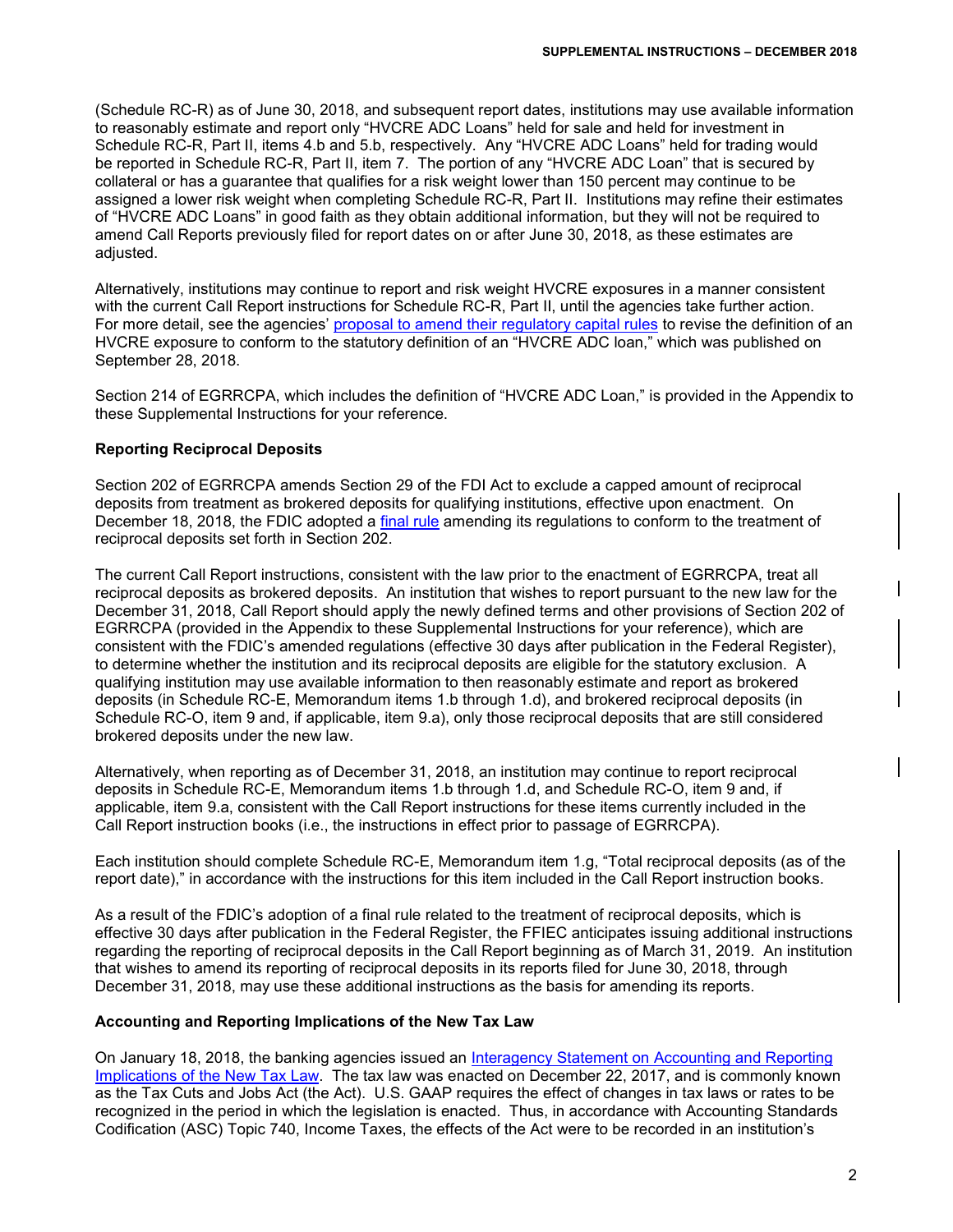Call Report for December 31, 2017, because the Act was enacted before year-end 2017. Changes in deferred tax assets (DTAs) and deferred tax liabilities (DTLs) resulting from the Act's lower corporate income tax rate and other applicable provisions of the Act were to be reflected in an institution's income tax expense in the period of enactment, i.e., the year-end 2017 Call Report. Institutions should refer to the Interagency Statement for guidance on the remeasurement of DTAs and DTLs, assessing the need for valuation allowances for DTAs, the effect of the remeasurement of DTAs and DTLs on amounts recognized in accumulated other comprehensive income (AOCI), the use for Call Report purposes of the measurement period approach described in the Securities and Exchange Commission's [Staff Accounting Bulletin No. 118](https://www.sec.gov/interps/account/staff-accounting-bulletin-118.htm) and a related FASB [Staff Q&A,](http://www.fasb.org/cs/ContentServer?c=Document_C&cid=1176169782120&d=&pagename=FASB%2FDocument_C%2FDocumentPage) and regulatory capital effects of the new tax law.

The Interagency Statement notes that the remeasurement of the DTA or DTL associated with an item reported in AOCI, such as unrealized gains (losses) on available-for-sale (AFS) securities, results in a disparity between the tax effect of the item included in AOCI and the amount recorded as a DTA or DTL for the tax effect of this item. However, when the new tax law was enacted, ASC Topic 740 did not specify how this disproportionate, or "stranded," tax effect should be resolved. The Interagency Statement reported that the Financial Accounting Standards Board (FASB) had approved issuing an Exposure Draft of a proposed Accounting Standards Update (ASU) that would allow reclassification of the disproportionate tax effect from AOCI to retained earnings in financial statements that had not yet been issued. The Interagency Statement advised institutions that they were permitted to apply the guidance proposed in the ASU to remedy the disproportionate tax effects of items reported in AOCI when they prepared their Call Reports for December 31, 2017.

On February 18, 2018, the FASB issued ASU No. 2018-02, "Reclassification of Certain Tax Effects from Accumulated Other Comprehensive Income," which allows institutions to eliminate the stranded tax effects resulting from the Act by electing to reclassify these tax effects from AOCI to retained earnings. Thus, this reclassification is permitted, but not required. ASU 2018-02 is effective for all entities for fiscal years beginning after December 15, 2018, and interim periods within those fiscal years. Early adoption of the ASU is permitted, including in any interim period, as specified in the ASU. An institution electing to reclassify its stranded tax effects for U.S. GAAP financial reporting purposes should also reclassify these stranded tax effects in the same period for Call Report purposes. For additional information, institutions should refer to ASU 2018-02, which is available at

[http://www.fasb.org/jsp/FASB/Document\\_C/DocumentPage?cid=1176170041017&acceptedDisclaimer=true.](http://www.fasb.org/jsp/FASB/Document_C/DocumentPage?cid=1176170041017&acceptedDisclaimer=true)

An institution that elects to reclassify the disproportionate, or stranded, tax effects of items within AOCI to retained earnings should not report any amounts associated with this reclassification in Call Report Schedule RI-A, Changes in Bank Equity Capital, because the reclassification is between two accounts within the equity capital section of Schedule RC, Balance Sheet, and does not result in any change in the total amount of equity capital.

When discussing the regulatory capital effects of the new tax law, the Interagency Statement explains that temporary difference DTAs that could be realized through net operating loss (NOL) carrybacks are treated differently from those that could not be realized through NOL carrybacks (i.e., those for which realization depends on future taxable income) under the agencies' regulatory capital rules. These latter temporary difference DTAs are deducted from common equity tier 1 (CET1) capital if they exceed certain CET1 capital deduction thresholds. However, for tax years beginning on or after January 1, 2018, the Act generally removes the ability to use NOL carrybacks to recover federal income taxes paid in prior tax years. Thus, except as noted in the following sentence, for such tax years, the realization of all federal temporary difference DTAs will be dependent on future taxable income and these DTAs would be subject to the CET1 capital deduction thresholds. Nevertheless, consistent with current practice under the regulatory capital rules, when an institution has paid federal income taxes for the current tax year, if all federal temporary differences were to fully reverse as of the report date during the current tax year and create a hypothetical federal tax loss that would enable the institution to recover federal income taxes paid in the current tax year, the federal temporary difference DTAs that could be realized from this source may be treated as temporary difference DTAs realizable through NOL carrybacks as of the regulatory capital calculation date.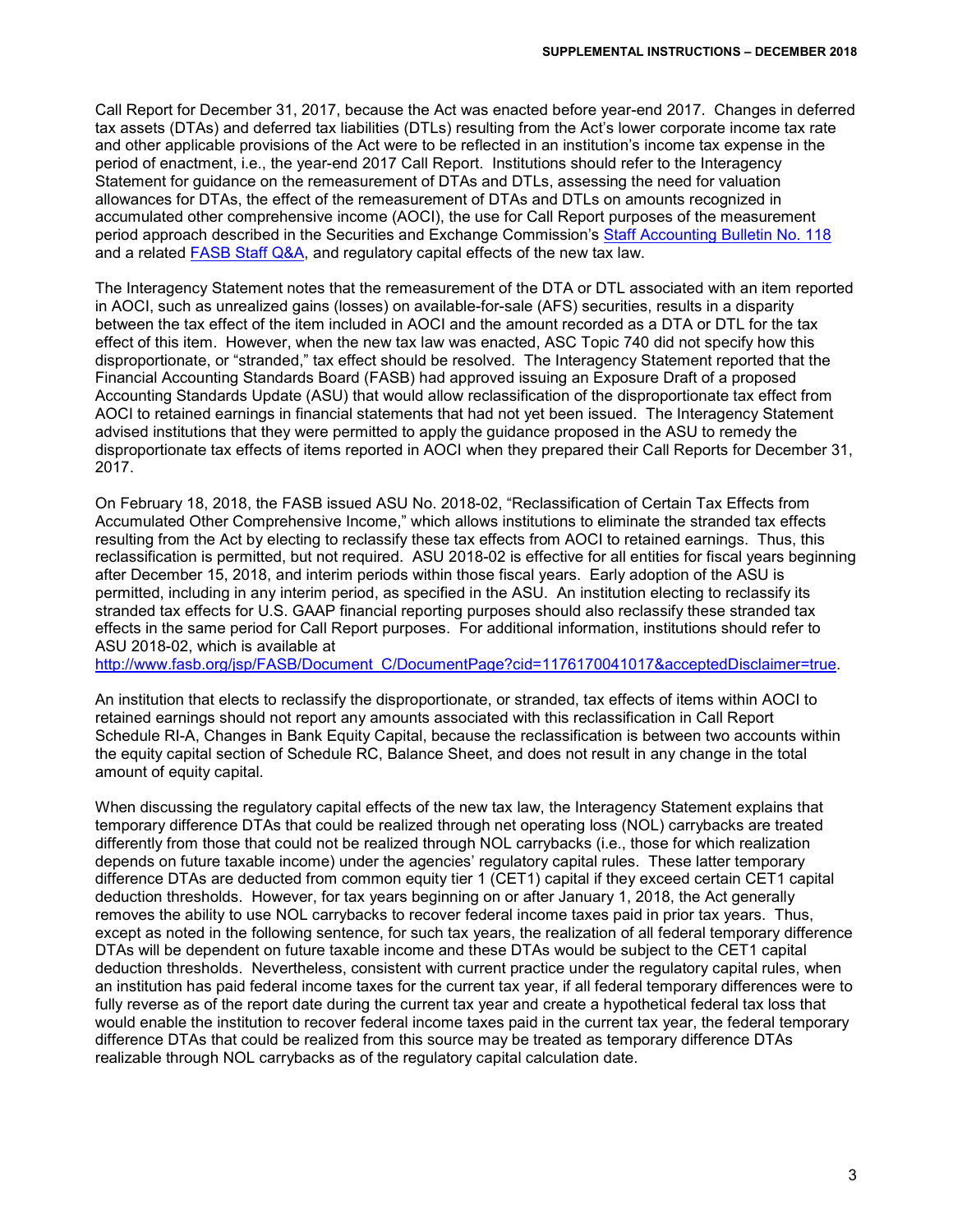## **Presentation of Net Benefit Cost in the Income Statement**

In March 2017, the FASB issued ASU No. 2017-07, "Improving the Presentation of Net Periodic Pension Cost and Net Periodic Postretirement Benefit Cost," which requires an employer to disaggregate the service cost component from the other components of the net benefit cost of defined benefit plans. In addition, the ASU requires these other cost components to be presented in the income statement separately from the service cost component, which must be reported with the other compensation costs arising during the reporting period.

For institutions that are public business entities, as defined under U.S. GAAP, ASU 2017-07 is effective for fiscal years beginning after December 15, 2017, including interim periods within those fiscal years. For institutions that are not public business entities (i.e., that are private companies), the ASU is effective for fiscal years beginning after December 15, 2018, and interim periods beginning after December 15, 2019. Early adoption is permitted as described in the ASU. Refer to the Glossary entries for "public business entity" and "private company" in the Call Report instructions for further information on these terms.

For Call Report purposes, an institution should apply the new standard prospectively to the cost components of net benefit cost as of the beginning of the fiscal year of adoption. The service cost component of net benefit cost should be reported in Schedule RI, item 7.a, "Salaries and employee benefits." The other cost components of net benefit cost should be reported in Schedule RI, item 7.d, "Other noninterest expense."

For additional information, institutions should refer to ASU 2017-07, which is available at [http://www.fasb.org/jsp/FASB/Document\\_C/DocumentPage?cid=1176168888120&acceptedDisclaimer=true.](http://www.fasb.org/jsp/FASB/Document_C/DocumentPage?cid=1176168888120&acceptedDisclaimer=true)

#### **Credit Losses on Financial Instruments**

In June 2016, the FASB issued ASU No. 2016-13, "Measurement of Credit Losses on Financial Instruments," which introduces the current expected credit losses methodology (CECL) for estimating allowances for credit losses. Under CECL, an allowance for credit losses is a valuation account, measured as the difference between the financial assets' amortized cost basis and the net amount expected to be collected on the financial assets (i.e., lifetime credit losses). To estimate expected credit losses under CECL, institutions will use a broader range of data than under existing U.S. GAAP. These data include information about past events, current conditions, and reasonable and supportable forecasts relevant to assessing the collectability of the cash flows of financial assets.

The ASU is applicable to all financial instruments measured at amortized cost (including loans held for investment, net investments in leases, and held-to-maturity debt securities, as well as trade and reinsurance receivables and receivables that relate to repurchase agreements and securities lending agreements) and off-balance-sheet credit exposures not accounted for as insurance, including loan commitments, standby letters of credit, and financial guarantees. The new standard does not apply to trading assets, loans held for sale, financial assets for which the fair value option has been elected, or loans and receivables between entities under common control.

The ASU also modifies the treatment of credit impairment on AFS debt securities. Under the new standard, institutions will recognize a credit loss on an AFS debt security through an allowance for credit losses, rather than the current practice required by U.S. GAAP of write-downs of individual securities for other-thantemporary impairment.

For institutions that are public business entities and are also U.S. Securities and Exchange Commission (SEC) filers, as both terms are defined in U.S. GAAP, the ASU is effective for fiscal years beginning after December 15, 2019, including interim periods within those fiscal years. For public business entities that are not SEC filers, the ASU is effective for fiscal years beginning after December 15, 2020, including interim periods within those fiscal years. For institutions that are not public business entities (i.e., that are private companies), the FASB recently issued ASU 2018-19 to amend the effective date of ASU 2016-13. As amended, ASU 2016-13 is effective for such entities for fiscal years beginning after December 15, 2021, including interim periods within those fiscal years. For all institutions, early application of the new standard is permitted for fiscal years beginning after December 15, 2018, including interim periods within those fiscal years. Institutions must apply ASU 2016-13 for Call Report purposes in accordance with the effective dates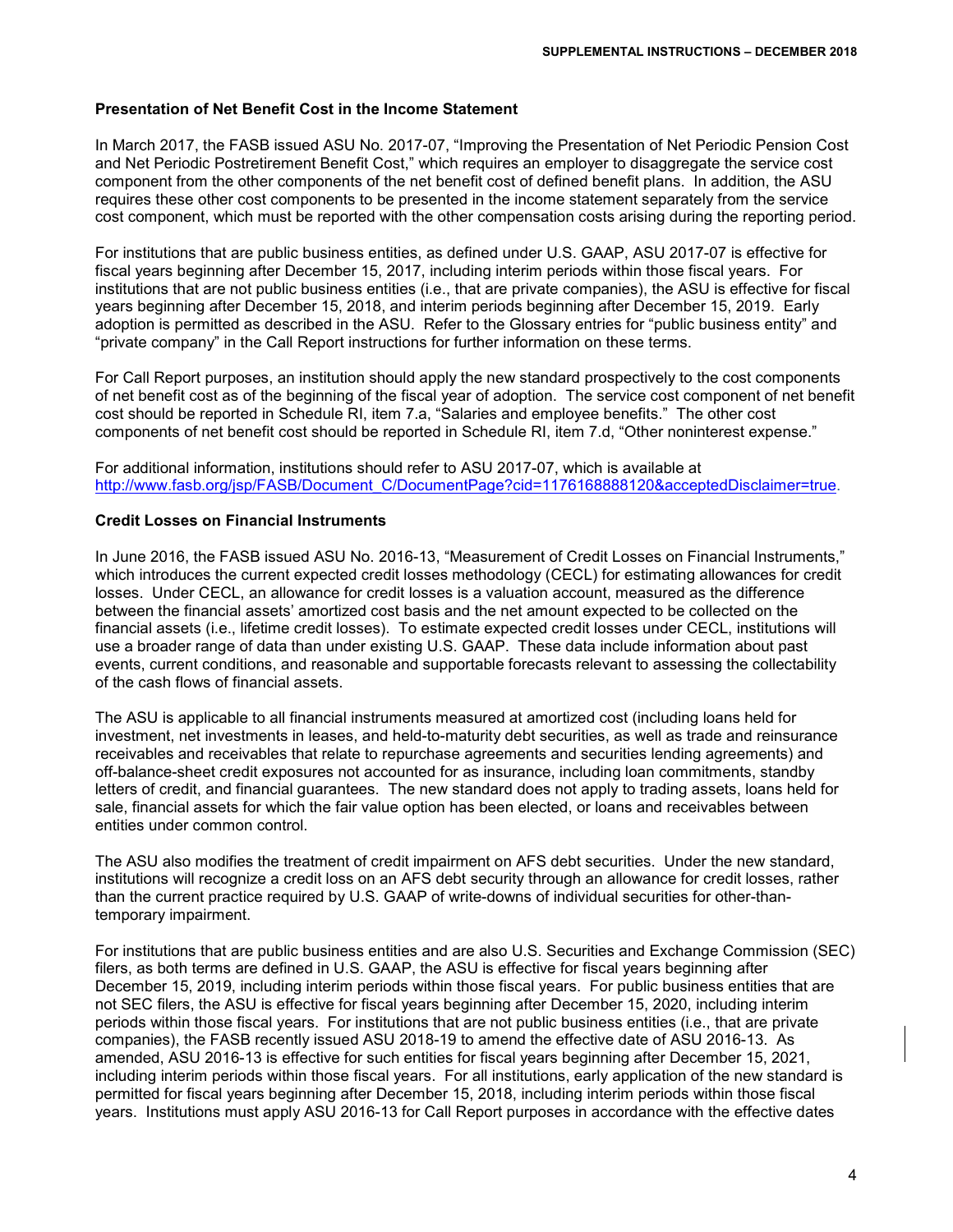set forth in the ASU as amended. An institution that early adopts ASU 2016-13 for U.S. GAAP financial reporting purposes should also early adopt the ASU in the same period for Call Report purposes.

On September 28, 2018, the agencies issued a Federal Register notice requesting public comment on proposed revisions to the Call Report to address the revised accounting for credit losses under ASU 2016-13. The proposal also includes reporting changes to Call Report Schedule RC-R, Regulatory Capital, to align the schedule with the agencies' May 14, 2018, notice of proposed rulemaking, which would revise their regulatory capital rule for the implementation of and capital transition for CECL. The agencies approved the final capital rule for CECL in December 2018. The FFIEC and the agencies are finalizing the proposed CECL-related Call Report revisions, which would begin to take effect March 31, 2019, but would not be fully phased in until December 31, 2022. Implementation of these reporting changes is subject to approval by the U.S. Office of Management and Budget.

For additional information, institutions should refer to the agencies' Frequently Asked Questions on the New [Accounting Standard on Financial Instruments –](https://www.occ.treas.gov/news-issuances/bulletins/2016/bulletin-2016-45a.pdf) Credit Losses, which were most recently updated on September 6, 2017, the agencies' June 17, 2016, [Joint Statement on the New Accounting Standard on](https://www.federalreserve.gov/newsevents/pressreleases/files/bcreg20160617b1.pdf)  [Financial Instruments –](https://www.federalreserve.gov/newsevents/pressreleases/files/bcreg20160617b1.pdf) Credit Losses, and ASU 2016-13, which is available at [http://www.fasb.org/jsp/FASB/Document\\_C/DocumentPage?cid=1176168232528&acceptedDisclaimer=true.](http://www.fasb.org/jsp/FASB/Document_C/DocumentPage?cid=1176168232528&acceptedDisclaimer=true) Institutions also may refer to ASU 2018-19, which is available at [https://www.fasb.org/jsp/FASB/Document\\_C/DocumentPage?cid=1176171644373&acceptedDisclaimer=true.](https://www.fasb.org/jsp/FASB/Document_C/DocumentPage?cid=1176171644373&acceptedDisclaimer=true)

# **Accounting for Hedging Activities**

In August 2017, the FASB issued ASU No. 2017-12, "Targeted Improvements to Accounting for Hedging Activities." This ASU amends ASC Topic 815, Derivatives and Hedging, to "better align an entity's risk management activities and financial reporting for hedging relationships through changes to both the designation and measurement guidance for qualifying hedging relationships and the presentation of hedge results."

For institutions that are public business entities, as defined under U.S. GAAP, the ASU is effective for fiscal years beginning after December 15, 2018, including interim periods within those fiscal years. For institutions that are not public business entities (i.e., that are private companies), the ASU is effective for fiscal years beginning after December 15, 2019, and interim periods beginning after December 15, 2020.

Early application of the ASU is permitted for all institutions in any interim period or fiscal year before the effective date of the ASU. Further, the ASU specifies transition requirements and offers transition elections for hedging relationships existing on the date of adoption (i.e., hedging relationships in which the hedging instrument has not expired, been sold, terminated, or exercised or for which the institution has not removed the designation of the hedging relationship). These transition requirements and elections should be applied on the date of adoption of the ASU and the effect of adoption should be reflected as of the beginning of the fiscal year of adoption (i.e., the initial application date). Thus, if an institution early adopts the ASU in an interim period, any adjustments shall be reflected as of the beginning of the fiscal year that includes the interim period of adoption, e.g., as of January 1 for a calendar year institution. An institution that early adopts ASU 2017-12 in an interim period for U.S. GAAP financial reporting purposes should also early adopt the ASU in the same period for Call Report purposes.

The Call Report instructions, including the Glossary entry for "Derivative Contracts," will be revised to conform to the ASU at a future date.

For additional information, institutions should refer to ASU 2017-12, which is available at [http://www.fasb.org/jsp/FASB/Document\\_C/DocumentPage?cid=1176169282347&acceptedDisclaimer=true.](http://www.fasb.org/jsp/FASB/Document_C/DocumentPage?cid=1176169282347&acceptedDisclaimer=true)

## **Regulatory Capital Treatment of Certain Centrally-Cleared Derivative Contracts**

On August 14, 2017, the banking agencies issued supervisory guidance on the regulatory capital treatment of certain centrally-cleared derivative contracts in light of recent changes to the rulebooks of certain central counterparties. Under the previous requirements of these central counterparties' rulebooks, variation margin transferred to cover the exposure that arises from marking cleared derivative contracts, and netting sets of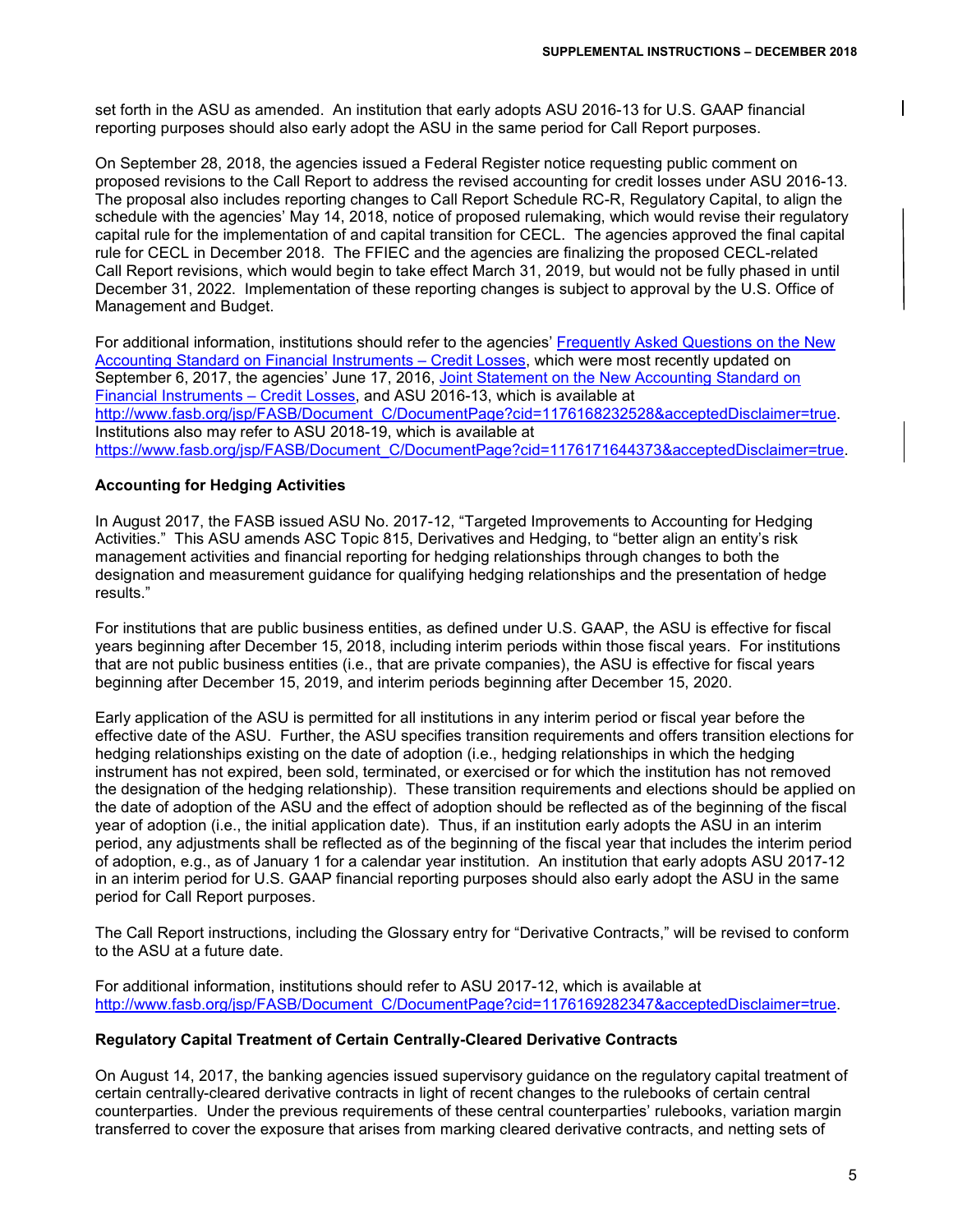such contracts, to fair value was considered collateral pledged by one party to the other, with title to the collateral remaining with the posting party. These derivative contracts are referred to as collateralized-tomarket contracts. Under the revised rulebooks of certain central counterparties, variation margin for certain centrally-cleared derivative contracts, and certain netting sets of such contracts, is considered a settlement payment for the exposure that arises from marking these derivative contracts and netting sets to fair value, with title to the payment transferring to the receiving party. In these circumstances, the derivative contracts and netting sets are referred to as settled-to-market contracts.

Under the agencies' regulatory capital rules, in general, an institution must calculate the trade exposure amount for a cleared derivative contract, or a netting set of such contracts, by using the methodology described in section 34 of the rules to determine (i) the current credit exposure and (ii) the potential future exposure of the derivative contract or netting set of such contracts for purposes of the standardized approach risk-based capital calculation and the supplementary leverage ratio calculation. The risk-weighted asset calculations under the advanced approaches capital framework have similar requirements. Current credit exposure is determined by reference to the fair value of each derivative contract as measured under U.S. GAAP. Potential future exposure is determined, in part, by multiplying each derivative contract's notional principal amount by a conversion factor. The conversion factors vary by the category (for example, interest rate, equity) and remaining maturity of the derivative contract. The regulatory capital rules provide that, for a derivative contract that is structured such that on specified dates any outstanding exposure is settled and the terms are reset so that the fair value of the contract is zero, the remaining maturity equals the time until the next reset date.

For the purpose of the regulatory capital rules, the August 2017 supervisory guidance states that if, after accounting and legal analysis, an institution determines that (i) the variation margin payment on a centrally cleared settled-to-market contract settles any outstanding exposure on the contract, and (ii) the terms are reset so that the fair value of the contract is zero, the remaining maturity on such a contract would equal the time until the next exchange of variation margin on the contract. In conducting its legal analysis to determine whether variation margin may be considered settlement of outstanding exposure under the regulatory capital rules, an institution should evaluate whether the transferor of the variation margin has relinquished all legal claims to the variation margin and whether the payment of variation margin constitutes settlement under the central counterparty's rulebook, any other applicable agreements governing the derivative contract, and applicable law. Among other requirements, a central counterparty's rulebook may require an institution to satisfy additional obligations, such as payment of other expenses and fees, in order to recognize payment of variation margin as satisfying settlement under the rulebook. The legal and accounting analysis performed by the institution should take all such requirements into account.

Institutions should refer to the supervisory guidance in its entirety for purposes of determining the appropriate regulatory capital treatment of settled-to-market contracts under the regulatory capital rules. This guidance is available at [https://www.fdic.gov/news/news/financial/2017/fil17033a.pdf.](https://www.fdic.gov/news/news/financial/2017/fil17033a.pdf)

## **Premium Amortization on Purchased Callable Debt Securities**

In March 2017, the FASB issued ASU No. 2017-08, "Premium Amortization on Purchased Callable Debt Securities." This ASU amends ASC Subtopic 310-20, Receivables – Nonrefundable Fees and Other Costs (formerly FASB Statement No. 91, "Accounting for Nonrefundable Fees and Costs Associated with Originating or Acquiring Loans and Initial Direct Costs of Leases"), by shortening the amortization period for premiums on callable debt securities that have explicit, non-contingent call features and are callable at fixed prices and on preset dates. Under existing U.S. GAAP, the premium on such a callable debt security generally is required to be amortized as an adjustment of yield over the contractual life of the debt security. Under the ASU, the excess of the amortized cost basis of such a callable debt security over the amount repayable by the issuer at the earliest call date (i.e., the premium) must be amortized to the earliest call date (unless the institution applies the guidance in ASC Subtopic 310-20 that allows estimates of future principal prepayments to be considered in the effective yield calculation when the institution holds a large number of similar debt securities for which prepayments are probable and the timing and amount of the prepayments can be reasonably estimated). If the call option is not exercised at its earliest call date, the institution must reset the effective yield using the payment terms of the debt security.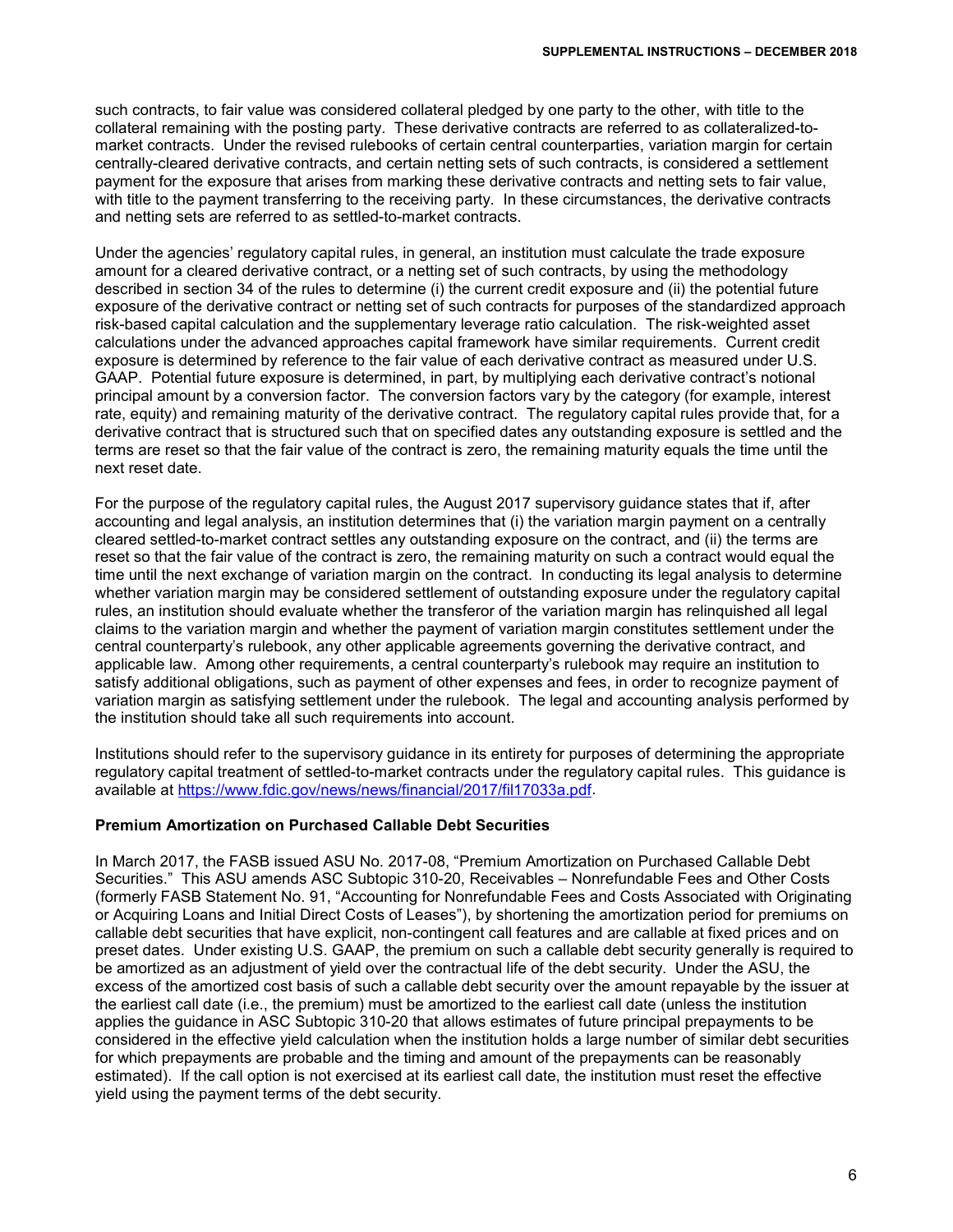The ASU does not change the accounting for debt securities held at a discount. The discount on such debt securities continues to be amortized to maturity (unless the Subtopic 310-20 guidance mentioned above is applied).

For institutions that are public business entities, as defined under U.S. GAAP, the new standard is effective for fiscal years beginning after December 15, 2018, including interim periods within those fiscal years. For institutions that are not public business entities (i.e., that are private companies), the new standard is effective for fiscal years beginning after December 15, 2019, and interim periods within fiscal years beginning after December 15, 2020.

Early application of the new standard is permitted for all institutions, including adoption in an interim period of 2018 or a subsequent year before the applicable effective date for an institution. If an institution early adopts the ASU in an interim period, the cumulative-effect adjustment shall be reflected as of the beginning of the fiscal year of adoption.

An institution must apply the new standard on a modified retrospective basis as of the beginning of the period of adoption. Under the modified retrospective method, an institution should apply a cumulative-effect adjustment to affected accounts existing as of the beginning of the fiscal year the new standard is adopted. The cumulative-effect adjustment to retained earnings for this change in accounting principle should be reported in Call Report Schedule RI-A, item 2.

For additional information, institutions should refer to ASU 2017-08, which is available at [http://www.fasb.org/jsp/FASB/Document\\_C/DocumentPage?cid=1176168934053&acceptedDisclaimer=true.](http://www.fasb.org/jsp/FASB/Document_C/DocumentPage?cid=1176168934053&acceptedDisclaimer=true)

# **Recognition and Measurement of Financial Instruments: Investments in Equity Securities**

In January 2016, the FASB issued ASU 2016-01, "Recognition and Measurement of Financial Assets and Financial Liabilities." This ASU makes targeted improvements to U.S. GAAP. As one of its main provisions, the ASU requires investments in equity securities, except those accounted for under the equity method and those that result in consolidation, to be measured at fair value with changes in fair value recognized in net income. Thus, the ASU eliminates the existing concept of AFS equity securities, which are measured at fair value with changes in fair value generally recognized in other comprehensive income. To be classified as AFS under current U.S. GAAP, an equity security must have a readily determinable fair value and not be held for trading. In addition, for an equity security that does not have a readily determinable fair value, the ASU permits an entity to elect to measure the security at cost minus impairment, if any, plus or minus changes resulting from observable price changes in orderly transactions for the identical or a similar investment of the same issuer. When this election is made for an equity security without a readily determinable fair value, the ASU simplifies the impairment assessment of such an investment by requiring a qualitative assessment to identify impairment.

The ASU's measurement guidance for investments in equity securities also applies to other ownership interests, such as interests in partnerships, unincorporated joint ventures, and limited liability companies. However, the measurement guidance does not apply to Federal Home Loan Bank stock and Federal Reserve Bank stock.

For institutions that are public business entities, as defined under U.S. GAAP, ASU 2016-01 is effective for fiscal years beginning after December 15, 2017, including interim periods within those fiscal years. For all other entities, the ASU is effective for fiscal years beginning after December 15, 2018, and interim periods within fiscal years beginning after December 15, 2019. Early application of the ASU is permitted for all institutions that are not public business entities as of the fiscal years beginning after December 15, 2017, including interim periods within those fiscal years. Institutions must apply ASU 2016-01 for Call Report purposes in accordance with the effective dates set forth in the ASU.

With the elimination of AFS equity securities upon an institution's adoption of ASU 2016-01, the amount of net unrealized gains (losses) on these securities, net of tax effect, that is included in AOCI on the Call Report balance sheet (Schedule RC, item 26.b) as of the adoption date will be reclassified (transferred) from AOCI into the retained earnings component of equity capital on the balance sheet (Schedule RC, item 26.a). Thereafter, changes in the fair value of (i.e., the unrealized gains and losses on) an institution's equity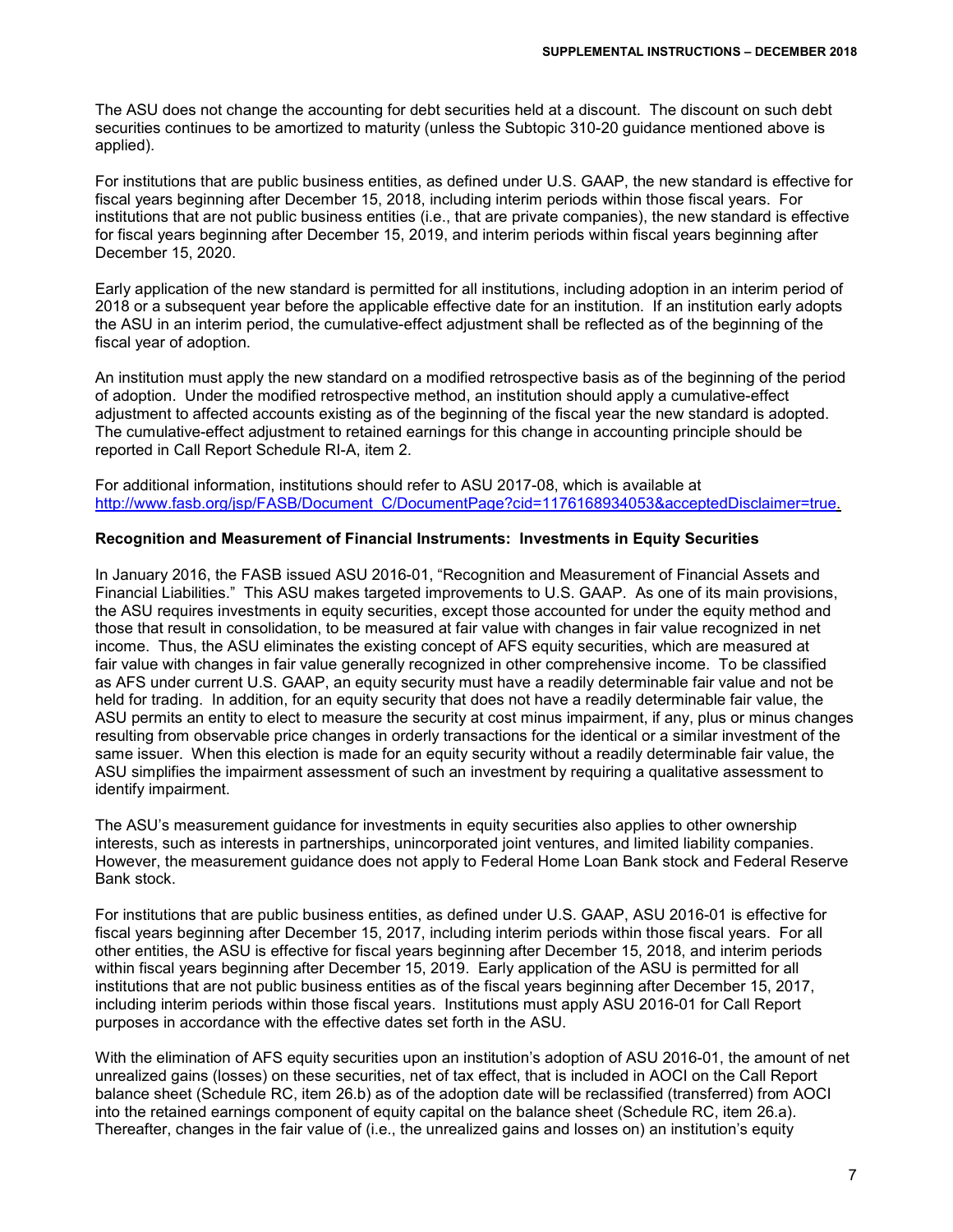securities that would have been classified as AFS under existing U.S. GAAP will be recognized through net income rather than other comprehensive income (OCI). For an institution's holdings of equity securities without readily determinable fair values as of the adoption date for which the measurement alternative is elected, the measurement provisions of the ASU are to be applied prospectively to these securities. For additional information, institutions should refer to ASU 2016-01, which is available at [http://www.fasb.org/jsp/FASB/Document\\_C/DocumentPage?cid=1176167762170&acceptedDisclaimer=true.](http://www.fasb.org/jsp/FASB/Document_C/DocumentPage?cid=1176167762170&acceptedDisclaimer=true)

## **Recognition and Measurement of Financial Instruments: Fair Value Option Liabilities**

In addition to the changes in the accounting for equity securities discussed in the preceding section of these Supplemental Instructions, ASU 2016-01 requires an institution to present separately in OCI the portion of the total change in the fair value of a liability resulting from a change in the instrument-specific credit risk ("own credit risk") when the institution has elected to measure the liability at fair value in accordance with the fair value option for financial instruments. Until an institution adopts the own credit risk provisions of the ASU, U.S. GAAP requires the institution to report the entire change in the fair value of a fair value option liability in earnings. The ASU does not apply to other financial liabilities measured at fair value, including derivatives. For these other financial liabilities, the effect of a change in an entity's own credit risk will continue to be reported in net income.

The change due to own credit risk, as described above, is the difference between the total change in fair value and the amount resulting from a change in a base market rate (e.g., a risk-free interest rate). An institution may use another method that it believes results in a faithful measurement of the fair value change attributable to instrument-specific credit risk. However, it will have to apply the method consistently to each financial liability from period to period.

The effective dates of ASU 2016-01 are described in the preceding section of these Supplemental Instructions. Notwithstanding these effective dates, early application of the ASU's provisions regarding the presentation in OCI of changes due to own credit risk on fair value option liabilities is permitted for all entities for financial statements of fiscal years or interim periods that have not yet been issued or made available for issuance, and in the same period for Call Report purposes.

When an institution with a calendar year fiscal year adopts the own credit risk provisions of ASU 2016-01, the accumulated gains and losses as of the beginning of the fiscal year due to changes in the instrument-specific credit risk of fair value option liabilities, net of tax effect, are reclassified from Schedule RC, item 26.a, "Retained earnings," to Schedule RC, item 26.b, "Accumulated other comprehensive income." If an institution with a calendar year fiscal year chooses to early apply the ASU's provisions for fair value option liabilities in an interim period after the first interim period of its fiscal year, any unrealized gains and losses due to changes in own credit risk and the related tax effects recognized in the Call Report income statement during the interim period(s) before the interim period of adoption should be reclassified from earnings to OCI. In the Call Report, this reclassification would be from Schedule RI, item 5.l, "Other noninterest income," and Schedule RI, item 9, "Applicable income taxes," to Schedule RI-A, item 10, "Other comprehensive income," with a corresponding reclassification from Schedule RC, item 26.a, to Schedule RC, item 26.b.

Additionally, for purposes of reporting on Schedule RC-R, Part I, institutions should report in item 10.a, "Less: Unrealized net gain (loss) related to changes in the fair value of liabilities that are due to changes in own credit risk," the amount included in AOCI attributable to changes in the fair value of fair value option liabilities that are due to changes in the institution's own credit risk. Institutions should note that this AOCI amount is included in the amount reported in Schedule RC-R, Part I, item 3, "Accumulated other comprehensive income (AOCI)."

For additional information, institutions should refer to ASU 2016-01, which is available at [http://www.fasb.org/jsp/FASB/Document\\_C/DocumentPage?cid=1176167762170&acceptedDisclaimer=true.](http://www.fasb.org/jsp/FASB/Document_C/DocumentPage?cid=1176167762170&acceptedDisclaimer=true)

#### **New Revenue Recognition Accounting Standard**

In May 2014, the FASB issued ASU No. 2014-09, "Revenue from Contracts with Customers," which added ASC Topic 606, Revenue from Contracts with Customers. The core principle of Topic 606 is that an entity should recognize revenue at an amount that reflects the consideration to which it expects to be entitled in exchange for transferring goods or services to a customer as part of the entity's ordinary activities.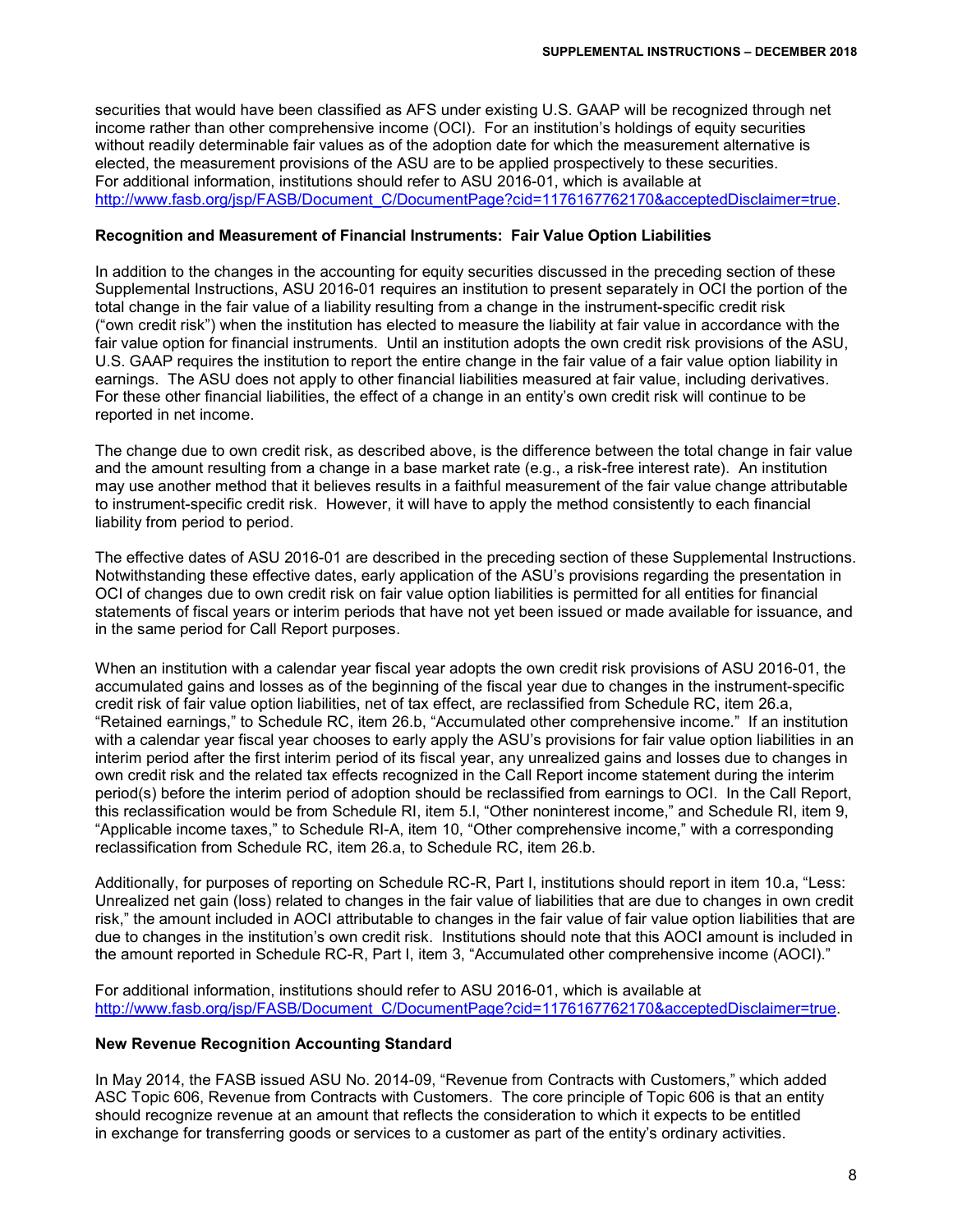ASU 2014-09 also added Topic 610, Other Income, to the ASC. Topic 610 applies to income recognition that is not within the scope of Topic 606, other Topics (such as Topic 840 on leases), or other revenue or income guidance. As discussed in the following section of these Supplemental Instructions, Topic 610 applies to an institution's sales of repossessed nonfinancial assets, such as other real estate owned (OREO). The sale of repossessed nonfinancial assets is not considered an "ordinary activity" because institutions do not typically invest in nonfinancial assets. ASU 2014-09 and subsequent amendments are collectively referred to herein as the "new standard." For additional information on this accounting standard and the revenue streams to which it does and does not apply, please refer to the Glossary entry for "Revenue from Contracts with Customers," which was included in the Call Report instruction book updates for September 2018.

For institutions that are public business entities, as defined under U.S. GAAP, the new standard is effective for fiscal years beginning after December 15, 2017, including interim reporting periods within those fiscal years. For institutions that are not public business entities (i.e., that are private companies), the new standard is effective for fiscal years beginning after December 15, 2018, and interim reporting periods within fiscal years beginning after December 15, 2019. Early application of the new standard is permitted. If an institution chooses to early adopt the new standard for financial reporting purposes, the institution should implement the new standard in its Call Report for the same quarter-end report date.

For Call Report purposes, an institution must apply the new standard on a modified retrospective basis as of the effective date of the standard. Under the modified retrospective method, an institution should apply a cumulative-effect adjustment to affected accounts existing as of the beginning of the fiscal year the new standard is adopted. The cumulative-effect adjustment to retained earnings for this change in accounting principle should be reported in Call Report Schedule RI-A, item 2. An institution that early adopts the new standard must apply it in its entirety. The institution cannot choose to apply the guidance to some revenue streams and not to others that are within the scope of the new standard.

For additional information, institutions should refer to the new standard, which is available at [http://www.fasb.org/jsp/FASB/Page/SectionPage&cid=1176156316498.](http://www.fasb.org/jsp/FASB/Page/SectionPage&cid=1176156316498)

## **Revenue Recognition: Accounting for Sales of OREO**

As stated in the preceding section, Topic 610 applies to an institution's sale of repossessed nonfinancial assets, such as OREO. When the new standard becomes effective at the dates discussed above, Topic 610 will eliminate the prescriptive criteria and methods for sale accounting and gain recognition for dispositions of OREO currently set forth in Subtopic 360-20, Property, Plant, and Equipment – Real Estate Sales. Under the new standard, an institution will recognize the entire gain or loss, if any, and derecognize the OREO at the time of sale if the transaction meets certain requirements of Topic 606. Otherwise, an institution will generally record any payments received as a deposit liability to the buyer and continue reporting the OREO as an asset at the time of the transaction.

The following paragraphs highlight key aspects of Topic 610 that will apply to seller-financed sales of OREO once the new standard takes effect. When implementing the new standard, an institution will need to exercise judgment in determining whether a contract (within the meaning of Topic 606) exists for the sale or transfer of OREO, whether the institution has performed its obligations identified in the contract, and what the transaction price is for calculation of the amount of gain or loss. For additional information, please refer to the Glossary entry for "Foreclosed Assets" in the Call Report instruction books, which was updated in March 2017 to incorporate guidance on the application of the new standard to sales of OREO.

Under Topic 610, when an institution does not have a controlling financial interest in the OREO buyer under Topic 810, Consolidation, the institution's first step in assessing whether it can derecognize an OREO asset and recognize revenue upon the sale or transfer of the OREO is to determine whether a contract exists under the provisions of Topic 606. In order for a transaction to be a contract under Topic 606, it must meet five criteria. Although all five criteria require careful analysis for seller-financed sales of OREO, two criteria in particular may require significant judgment. These criteria are the commitment of the parties to the transaction to perform their respective obligations and the collectability of the transaction price. To evaluate whether a transaction meets the collectability criterion, a selling institution must determine whether it is probable that it will collect substantially all of the consideration to which it is entitled in exchange for the transfer of the OREO, i.e., the transaction price. To make this determination, as well as the determination that the buyer of the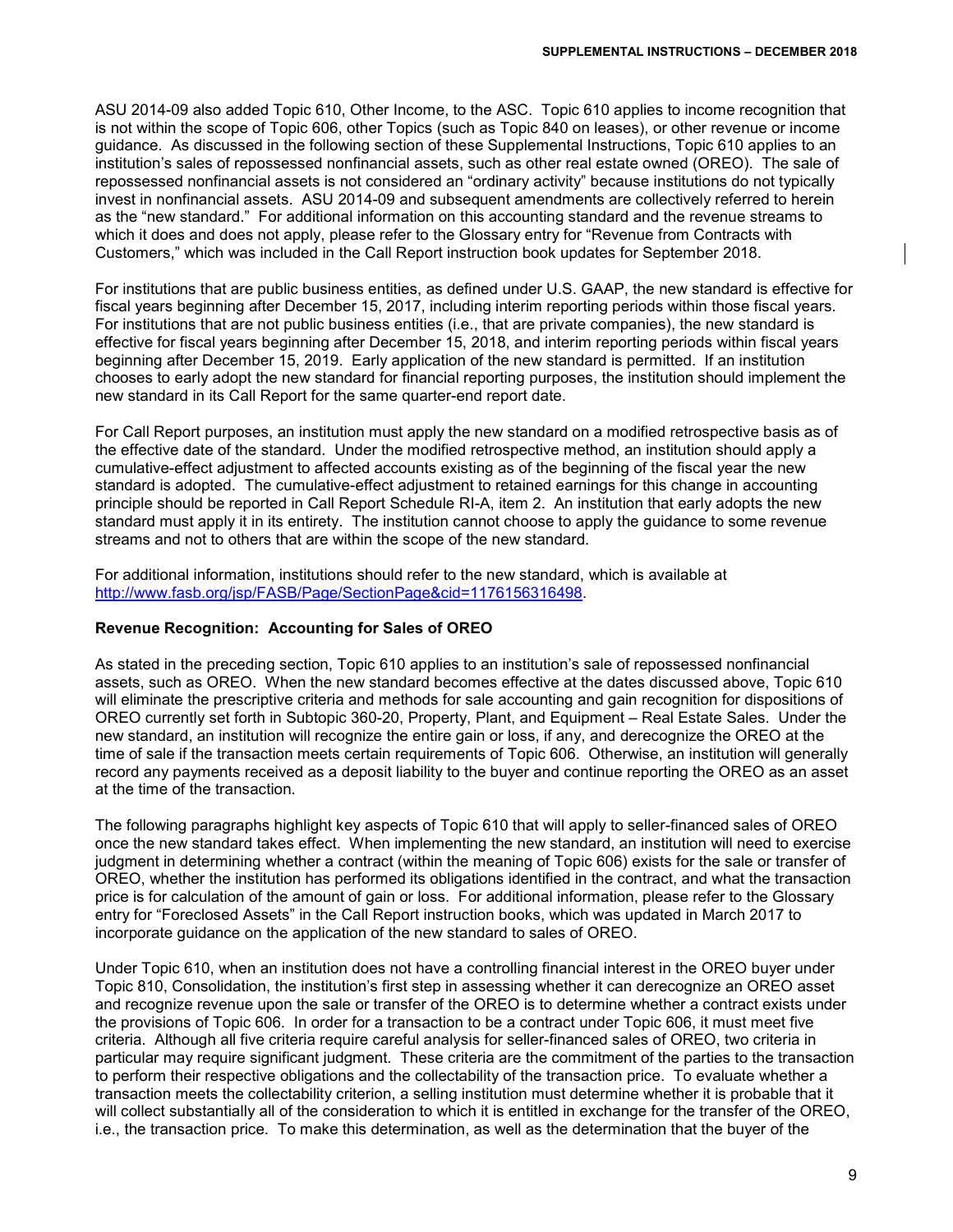OREO is committed to perform its obligations, a selling institution should consider all facts and circumstances related to the buyer's ability and intent to pay the transaction price. As with the current accounting standards governing seller-financed sales of OREO, the amount and character of a buyer's initial equity in the property (typically the cash down payment) and recourse provisions remain important factors to evaluate. Other factors to consider may include, but are not limited to, the financing terms of the loan (including amortization and any balloon payment), the credit standing of the buyer, the cash flow from the property, and the selling institution's continuing involvement with the property following the transaction.

If the five contract criteria in Topic 606 have not been met, the institution generally may not derecognize the OREO asset or recognize revenue (gain or loss) as an accounting sale has not occurred. In contrast, if an institution determines the contract criteria in Topic 606 have been met, it must then determine whether it has satisfied its performance obligations as identified in the contract by transferring control of the asset to the buyer. For seller-financed sales of OREO, the transfer of control generally occurs on the closing date of the sale when the institution obtains the right to receive payment for the property and transfers legal title to the buyer. However, an institution must consider all relevant facts and circumstances to determine whether control of the OREO has transferred.

When a contract exists and an institution has transferred control of the asset, the institution should derecognize the OREO asset and recognize a gain or loss for the difference between the transaction price and the carrying amount of the OREO asset. Generally, the transaction price in a sale of OREO will be the contract amount in the purchase/sale agreement, including for a seller-financed sale at market terms. However, the transaction price may differ from the amount stated in the contract due to the existence of offmarket terms on the financing. In this situation, to determine the transaction price, the contract amount should be adjusted for the time value of money by using as the discount rate a market rate of interest considering the credit characteristics of the buyer and the terms of the financing.

As stated in the preceding section on the new revenue recognition accounting standard, for Call Report purposes, an institution must apply the new standard on a modified retrospective basis. To determine the cumulative-effect adjustment for the change in accounting for seller-financed OREO sales, an institution should measure the impact of applying Topic 610 to the outstanding seller-financed sales of OREO currently accounted for under Subtopic 360-20 using the installment, cost recovery, reduced-profit, or deposit method as of the beginning of the fiscal year the new standard is adopted. The cumulative-effect adjustment to retained earnings for this change in accounting principle should be reported in Call Report Schedule RI-A, item 2.

## **Accounting for Leases**

In February 2016, the FASB issued ASU No. 2016-02, "Leases," which added ASC Topic 842, Leases. This guidance, once effective, supersedes ASC Topic 840, Leases.

Topic 842 does not fundamentally change lessor accounting; however, it aligns terminology between lessee and lessor accounting and brings key aspects of lessor accounting into alignment with the FASB's new revenue recognition guidance in Topic 606. As a result, the classification difference between direct financing leases and sales-type leases for lessors moves from a risk-and-rewards principle to a transfer of control principle. Additionally, there is no longer a distinction in the treatment of real estate and non-real estate leases by lessors.

The most significant change that Topic 842 makes is to lessee accounting. Under existing accounting standards, lessees recognize lease assets and lease liabilities on the balance sheet for capital leases, but do not recognize operating leases on the balance sheet. The lessee accounting model under Topic 842 retains the distinction between operating leases and capital leases, which the new standard labels finance leases. However, the new standard requires lessees to record a right-of-use (ROU) asset and a lease liability on the balance sheet for operating leases. (For finance leases, a lessee's lease asset also is designated an ROU asset.) In general, the new standard permits a lessee to make an accounting policy election to exempt leases with a term of one year or less at their commencement date from on-balance sheet recognition. The lease term generally includes the noncancellable period of a lease as well as purchase options and renewal options reasonably certain to be exercised by the lessee, renewal options controlled by the lessor, and any other economic incentive for the lessee to extend the lease. An economic incentive may include a related-party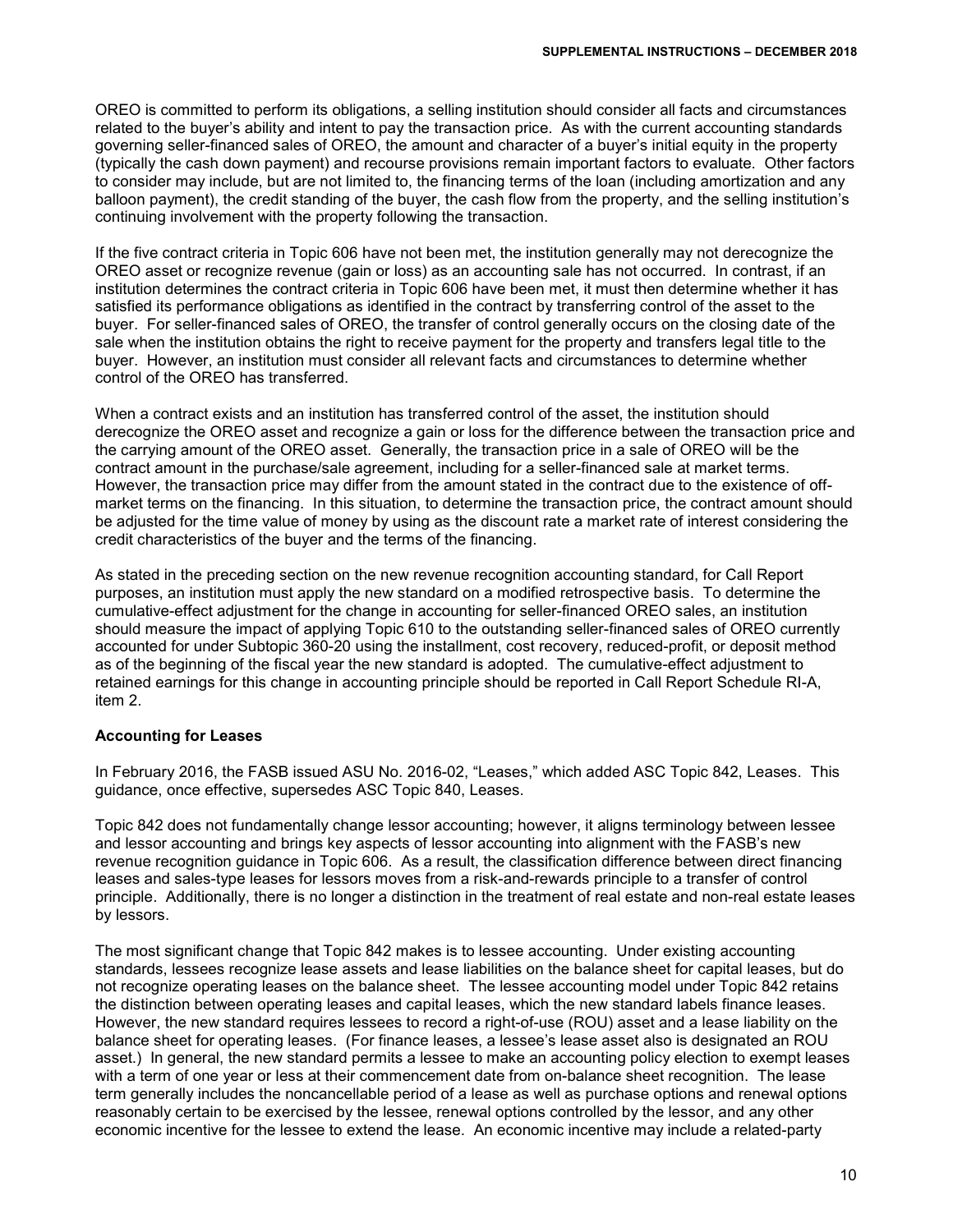commitment. When preparing to implement Topic 842, lessees will need to analyze their existing lease contracts to determine the entries to record on adoption of this new standard.

For a sale-leaseback transaction to qualify for sales treatment, Topic 842 requires certain criteria within Topic 606 to be met. Topic 606 focuses on the transfer of control of the leased asset from the seller/lessee to the buyer/lessor. A sale-leaseback transaction that does not transfer control is accounted for as a financing arrangement. For a transaction currently accounted for as a sale-leaseback under existing U.S. GAAP, an entity is not required to reassess whether the transaction would have qualified as a sale and a leaseback under Topic 842 when it adopts the new standard.

Leases classified as leveraged leases prior to the adoption of Topic 842 may continue to be accounted for under Topic 840 unless subsequently modified. Topic 842 eliminates leveraged lease accounting for leases that commence after an institution adopts the new accounting standard.

For institutions that are public business entities, as defined under U.S. GAAP, ASU 2016-02 is effective for fiscal years beginning after December 15, 2018, including interim reporting periods within those fiscal years. For institutions that are not public business entities, the new standard is effective for fiscal years beginning after December 15, 2019, and interim reporting periods within fiscal years beginning after December 15, 2020. Early application of the new standard is permitted for all institutions. An institution that early adopts the new standard must apply it in its entirety to all lease-related transactions. If an institution chooses to early adopt the new standard for financial reporting purposes, the institution should implement the new standard in its Call Report for the same quarter-end report date.

For Call Report purposes, an institution must apply the new standard on a modified retrospective basis. Under the modified retrospective method, an institution should apply a cumulative-effect adjustment to affected accounts existing as of the beginning of the fiscal year the new standard is adopted. The cumulative-effect adjustment to retained earnings for this change in accounting principle should be reported in Schedule RI-A, item 2. The ROU asset recorded upon adoption should be reflected in Schedule RC, item 6, "Premises and fixed assets" and the related lease liability recorded upon adoption should be reflected in Schedule RC-M, item 5.b, "Other borrowings." These classifications are consistent with the current Call Report instructions for reporting a lessee's capital leases. The agencies do not plan to add any new items to the Call Report for reporting leases under the new lease accounting standard.

The agencies have received questions regarding how lessee institutions should treat ROU assets under the agencies' regulatory capital rules [\(12 CFR Part 3](https://www.ecfr.gov/cgi-bin/text-idx?SID=6a4386753d17214d1170526af6423e67&mc=true&node=pt12.1.3&rgn=div5) (OCC); [12 CFR Part 217](https://www.ecfr.gov/cgi-bin/text-idx?SID=6a4386753d17214d1170526af6423e67&mc=true&node=pt12.2.217&rgn=div5) (Board); and [12 CFR Part 324](https://www.ecfr.gov/cgi-bin/text-idx?SID=6a4386753d17214d1170526af6423e67&mc=true&node=pt12.5.324&rgn=div5) (FDIC)). Those rules require that most intangible assets be deducted from regulatory capital. However, some institutions are uncertain whether ROU assets are intangible assets. The agencies are clarifying that, to the extent an ROU asset arises due to a lease of a tangible asset (e.g., building or equipment), the ROU asset should be treated as a tangible asset not subject to deduction from regulatory capital. An ROU asset not subject to deduction must be risk weighted at 100 percent under Section 32(l)(5) of the agencies' regulatory capital rules and included in a lessee institution's calculations of total risk-weighted assets. In addition, such an asset must be included in a lessee institution's total assets for leverage capital purposes. The agencies believe this treatment is consistent with the current treatment of capital leases under the rules, whereby a lessee's lease assets under capital leases of tangible assets are treated as tangible assets, receive a 100 percent risk weight, and are included in the leverage ratio denominator. This treatment is also consistent with the approach taken by the Basel Committee on Banking Supervision [\(https://www.bis.org/press/p170406a.htm\)](https://www.bis.org/press/p170406a.htm).

For additional information on ASU 2016-02, institutions should refer to the FASB's website at: [http://www.fasb.org/cs/ContentServer?c=FASBContent\\_C&pagename=FASB%2FFASBContent\\_C%2FCompl](http://www.fasb.org/cs/ContentServer?c=FASBContent_C&pagename=FASB%2FFASBContent_C%2FCompletedProjectPage&cid=1176167904031) [etedProjectPage&cid=1176167904031,](http://www.fasb.org/cs/ContentServer?c=FASBContent_C&pagename=FASB%2FFASBContent_C%2FCompletedProjectPage&cid=1176167904031) which includes a link to the new accounting standard.

## **Accounting for Measurement-Period Adjustments Related to a Business Combination**

In September 2015, the FASB issued ASU No. 2015-16, "Simplifying the Accounting for Measurement-Period Adjustments." Under ASC Topic 805, Business Combinations (formerly FASB Statement No. 141(R), "Business Combinations"), if the initial accounting for a business combination is incomplete by the end of the reporting period in which the combination occurs, the acquirer reports provisional amounts in its financial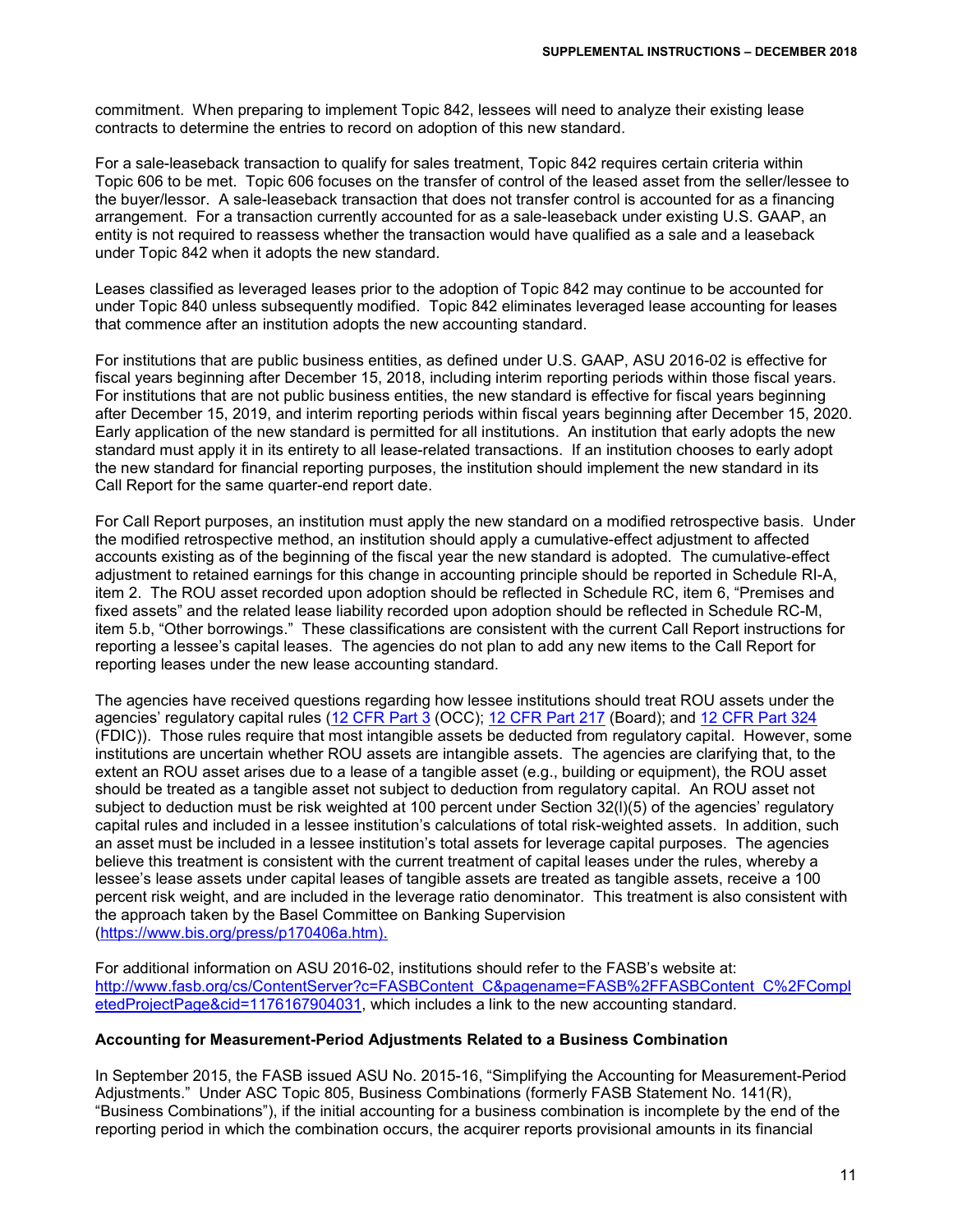statements for the items for which the accounting is incomplete. During the measurement period, the acquirer is required to adjust the provisional amounts recognized at the acquisition date, with a corresponding adjustment to goodwill, to reflect new information obtained about facts and circumstances that existed as of the acquisition date that, if known, would have affected the measurement of the amounts recognized as of that date. At present under Topic 805, an acquirer is required to retrospectively adjust the provisional amounts recognized at the acquisition date to reflect the new information. To simplify the accounting for the adjustments made to provisional amounts, ASU 2015-16 eliminates the requirement to retrospectively account for the adjustments. Accordingly, the ASU amends Topic 805 to require an acquirer to recognize adjustments to provisional amounts that are identified during the measurement period in the reporting period in which adjustment amounts are determined. Under the ASU, the acquirer also must recognize in the financial statements for the same reporting period the effect on earnings, if any, resulting from the adjustments to the provisional amounts as if the accounting for the business combination had been completed as of the acquisition date.

In general, the measurement period in a business combination is the period after the acquisition date during which the acquirer may adjust provisional amounts reported for identifiable assets acquired, liabilities assumed, and consideration transferred for the acquiree for which the initial accounting for the business combination is incomplete at the end of the reporting period in which the combination occurs. Topic 805 provides additional guidance on the measurement period, which shall not exceed one year from the acquisition date, and adjustments to provisional amounts during this period.

The ASU's amendments to Topic 805 should be applied prospectively to adjustments to provisional amounts that occur after the effective date of the ASU. For institutions that are public business entities, as defined under U.S. GAAP, ASU 2015-16 is currently in effect. For institutions that are not public business entities (i.e., that are private companies), the ASU is effective for fiscal years beginning after December 15, 2016, and interim periods within fiscal years beginning after December 15, 2017. Thus, institutions with a calendar year fiscal year that are private companies must apply the ASU to any adjustments to provisional amounts that occur after January 1, 2017, beginning with their Call Reports for December 31, 2017. Early application of ASU 2015-16 is permitted in Call Reports that have not been submitted.

For additional information, institutions should refer to ASU 2015-16, which is available at [http://www.fasb.org/jsp/FASB/Document\\_C/DocumentPage?cid=1176166411212&acceptedDisclaimer=true.](http://www.fasb.org/jsp/FASB/Document_C/DocumentPage?cid=1176166411212&acceptedDisclaimer=true)

## **Amending Previously Submitted Report Data**

Should your institution find that it needs to revise previously submitted Call Report data, please make the appropriate changes to the data, ensure that the revised data passes the FFIEC-published validation criteria, and submit the revised data file to the CDR using one of the two methods described in the banking agencies' FIL for the December 31, 2018, report date. For technical assistance with the submission of amendments to the CDR, please contact the CDR Help Desk by telephone at (888) CDR-3111, by fax at (703) 774-3946, or by e-mail at [CDR.Help@ffiec.gov.](mailto:CDR.Help@ffiec.gov)

## **Other Reporting Matters**

For the following topics, institutions should continue to follow the guidance in the specified Call Report Supplemental Instructions:

- "Purchased" Loans Originated By Others Supplemental Instructions for September 30, 2015 [\(https://www.ffiec.gov/PDF/FFIEC\\_forms/FFIEC031\\_FFIEC041\\_suppinst\\_201509.pdf\)](https://www.ffiec.gov/PDF/FFIEC_forms/FFIEC031_FFIEC041_suppinst_201509.pdf)
- True-up Liability under an FDIC Loss-Sharing Agreement Supplemental Instructions for June 30, 2015 [\(https://www.ffiec.gov/PDF/FFIEC\\_forms/FFIEC031\\_FFIEC041\\_suppinst\\_201506.pdf\)](https://www.ffiec.gov/PDF/FFIEC_forms/FFIEC031_FFIEC041_suppinst_201506.pdf)
- Troubled Debt Restructurings, Current Market Interest Rates, and ASU No. 2011-02 Supplemental Instructions for December 31, 2014 [\(https://www.ffiec.gov/PDF/FFIEC\\_forms/FFIEC031\\_FFIEC041\\_suppinst\\_201412.pdf\)](https://www.ffiec.gov/PDF/FFIEC_forms/FFIEC031_FFIEC041_suppinst_201412.pdf)
- Determining the Fair Value of Derivatives Supplemental Instructions for June 30, 2014 [\(https://www.ffiec.gov/PDF/FFIEC\\_forms/FFIEC031\\_FFIEC041\\_suppinst\\_201406.pdf\)](https://www.ffiec.gov/PDF/FFIEC_forms/FFIEC031_FFIEC041_suppinst_201406.pdf)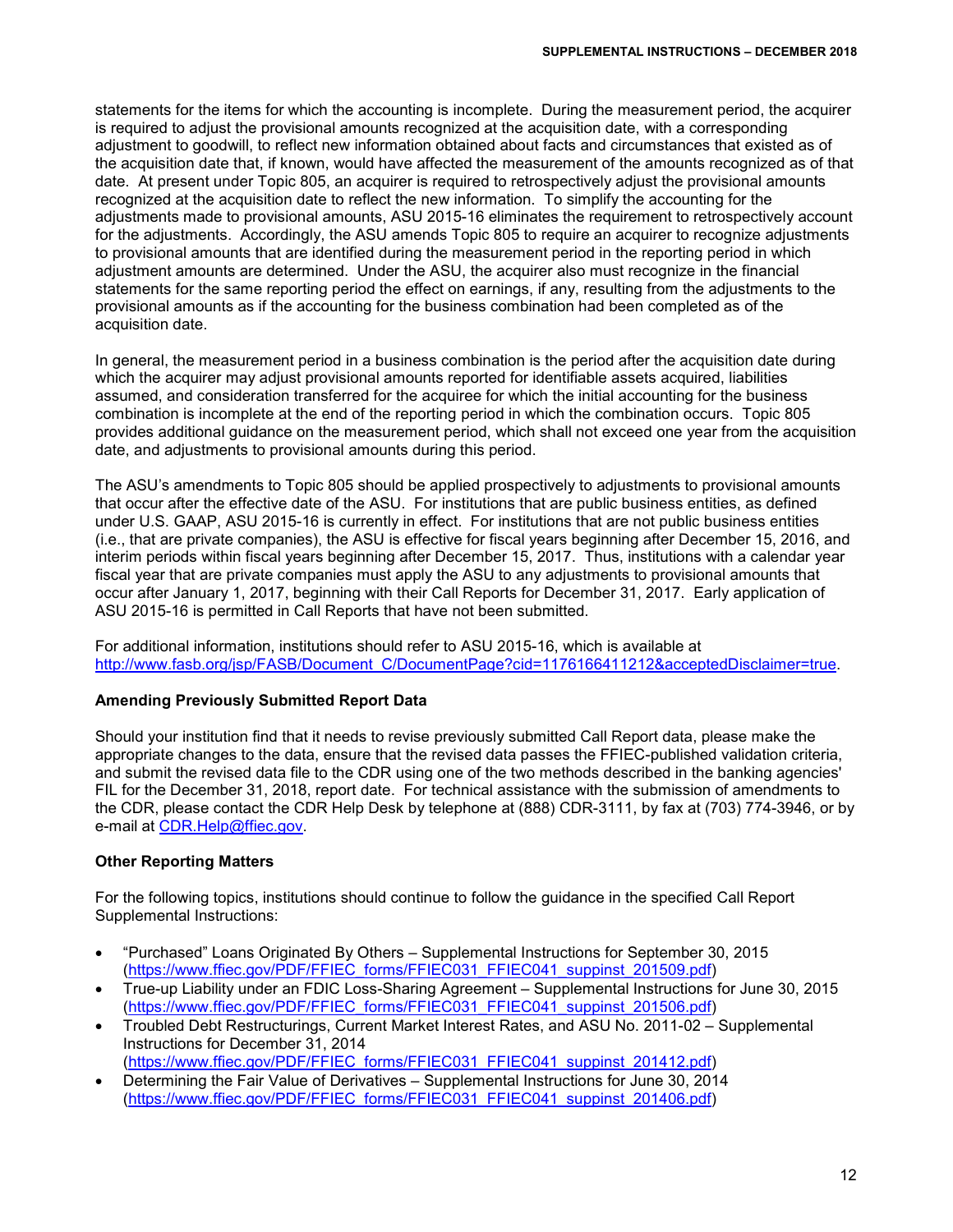- Indemnification Assets and ASU No. 2012-06 Supplemental Instructions for June 30, 2014 [\(https://www.ffiec.gov/PDF/FFIEC\\_forms/FFIEC031\\_FFIEC041\\_suppinst\\_201406.pdf\)](https://www.ffiec.gov/PDF/FFIEC_forms/FFIEC031_FFIEC041_suppinst_201406.pdf)
- Other-Than-Temporary Impairment of Debt Securities Supplemental Instructions for June 30, 2014 [\(https://www.ffiec.gov/PDF/FFIEC\\_forms/FFIEC031\\_FFIEC041\\_suppinst\\_201406.pdf\)](https://www.ffiec.gov/PDF/FFIEC_forms/FFIEC031_FFIEC041_suppinst_201406.pdf)
- Small Business Lending Fund Supplemental Instructions for March 31, 2013 [\(https://www.ffiec.gov/PDF/FFIEC\\_forms/FFIEC031\\_FFIEC041\\_suppinst\\_201303.pdf\)](https://www.ffiec.gov/PDF/FFIEC_forms/FFIEC031_FFIEC041_suppinst_201303.pdf)
- Reporting Purchased Subordinated Securities in Schedule RC-S Supplemental Instructions for September 30, 2011
- [\(https://www.ffiec.gov/PDF/FFIEC\\_forms/FFIEC031\\_FFIEC041\\_suppinst\\_201109.pdf\)](https://www.ffiec.gov/PDF/FFIEC_forms/FFIEC031_FFIEC041_suppinst_201109.pdf)
- Treasury Department's Capital Purchase Program Supplemental Instructions for September 30, 2011 [\(https://www.ffiec.gov/PDF/FFIEC\\_forms/FFIEC031\\_FFIEC041\\_suppinst\\_201109.pdf\)](https://www.ffiec.gov/PDF/FFIEC_forms/FFIEC031_FFIEC041_suppinst_201109.pdf)
- Deposit insurance assessments Supplemental Instructions for September 30, 2009 [\(https://www.ffiec.gov/PDF/FFIEC\\_forms/FFIEC031\\_041\\_suppinst\\_200909.pdf\)](https://www.ffiec.gov/PDF/FFIEC_forms/FFIEC031_041_suppinst_200909.pdf)
- Accounting for share-based payments under FASB Statement No. 123 (Revised 2004), *Share-Based Payment* – Supplemental Instructions for December 31, 2006 [\(https://www.ffiec.gov/PDF/FFIEC\\_forms/FFIEC031\\_041\\_suppinst\\_200612.pdf\)](https://www.ffiec.gov/PDF/FFIEC_forms/FFIEC031_041_suppinst_200612.pdf)
- Commitments to originate and sell mortgage loans Supplemental Instructions for March 31, 2006 [\(https://www.ffiec.gov/PDF/FFIEC\\_forms/FFIEC031\\_041\\_suppinst\\_200603.pdf\)](https://www.ffiec.gov/PDF/FFIEC_forms/FFIEC031_041_suppinst_200603.pdf) and June 30, 2005 [\(https://www.ffiec.gov/PDF/FFIEC\\_forms/FFIEC031\\_041\\_suppinst\\_200506.pdf\)](https://www.ffiec.gov/PDF/FFIEC_forms/FFIEC031_041_suppinst_200506.pdf)

# **Call Report Software Vendors**

For information on available Call Report preparation software products, institutions should contact:

Axiom Software Laboratories, Inc. 67 Wall Street, 17th Floor New York, New York 10005 Telephone: (212) 248-4188 [http://www.axiomsl.com](http://www.axiomsl.com/)

FIS Compliance Solutions 16855 West Bernardo Drive, Suite 270 San Diego, California 92127 Telephone: (800) 825-3772 [http://www.callreporter.com](http://www.callreporter.com/)

Lombard Risk One Gateway Center, 26th Floor Newark, New Jersey 07102 Telephone: (973) 648-0900 [http://www.lombardrisk.com](http://www.lombardrisk.com/)

DBI Financial Systems, Inc. P.O. Box 14027 Bradenton, Florida 34280 Telephone: (800) 774-3279 [http://www.e-dbi.com](http://www.e-dbi.com/)

FiServ, Inc. 1345 Old Cheney Road Lincoln, Nebraska 68512 Telephone: (402) 423-2682 [http://www.premier.fiserv.com](http://www.premier.fiserv.com/)

SHAZAM Core Services 6700 Pioneer Parkway Johnston, Iowa 50131 Telephone: (888) 262-3348 [http://www.cardinal400.com](http://www.cardinal400.com/) Fed Reporter, Inc. 28118 Agoura Road, Suite 202 Agoura Hills, California 91301 Telephone: (888) 972-3772 [http://www.fedreporter.net](http://www.fedreporter.net/)

KPMG LLP 303 Peachtree Street, Suite 2000 Atlanta, Georgia 30308 Telephone: (404) 221-2355 [https://advisory.kpmg.us/risk](https://advisory.kpmg.us/risk-consulting/frm/capital-management.html)[consulting/frm/capital](https://advisory.kpmg.us/risk-consulting/frm/capital-management.html)[management.html](https://advisory.kpmg.us/risk-consulting/frm/capital-management.html)

Wolters Kluwer Financial Services 130 Turner Street, Building 3, 4th Floor Waltham, Massachusetts 02453 Telephone (800) 261-3111 [http://www.wolterskluwer.com](http://www.wolterskluwer.com/)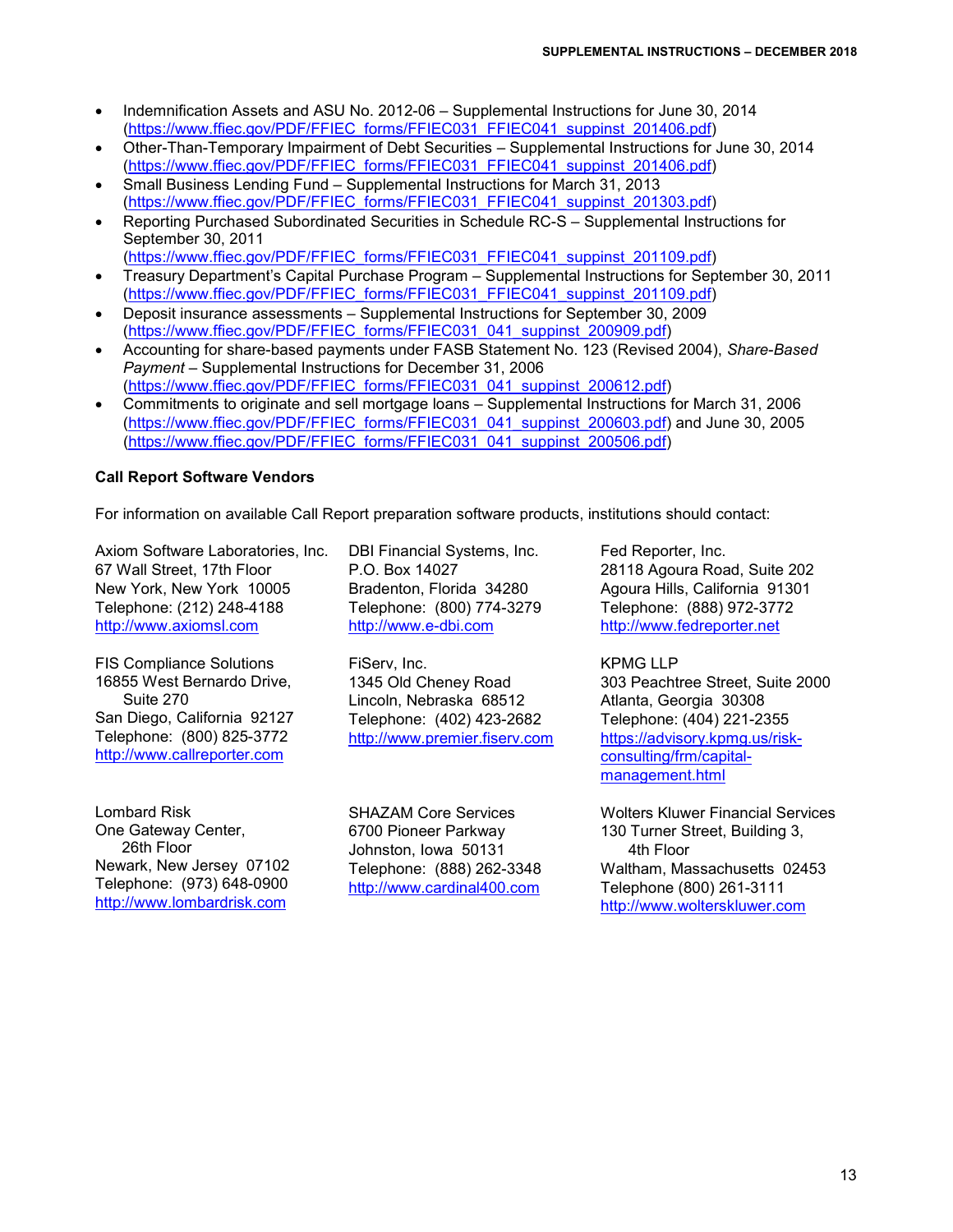#### **APPENDIX**

Section 214 of EGRRCPA, which includes the definition of "HVCRE ADC Loan," is as follows:

#### **SEC. 214. PROMOTING CONSTRUCTION AND DEVELOPMENT ON MAIN STREET.**

The Federal Deposit Insurance Act (12 U.S.C. 1811 et seq.) is amended by adding at the end the following new section:

''SEC. 51. CAPITAL REQUIREMENTS FOR CERTAIN ACQUISITION, DEVELOPMENT, OR CONSTRUCTION LOANS.

''(a) IN GENERAL.—The appropriate Federal banking agencies may only require a depository institution to assign a heightened risk weight to a high volatility commercial real estate (HVCRE) exposure (as such term is defined under section 324.2 of title 12, Code of Federal Regulations, as of October 11, 2017, or if a successor regulation is in effect as of the date of the enactment of this section, such term or any successor term contained in such successor regulation) under any risk-based capital requirement if such exposure is an HVCRE ADC loan.

''(b) HVCRE ADC LOAN DEFINED.—For purposes of this section and with respect to a depository institution, the term 'HVCRE ADC loan'—

''(1) means a credit facility secured by land or improved real property that, prior to being reclassified by the depository institution as a non-HVCRE ADC loan pursuant to subsection (d)—

''(A) primarily finances, has financed, or refinances the acquisition, development, or construction of real property;

''(B) has the purpose of providing financing to acquire, develop, or improve such real property into income-producing real property; and

''(C) is dependent upon future income or sales proceeds from, or refinancing of, such real property for the repayment of such credit facility;

''(2) does not include a credit facility financing—

''(A) the acquisition, development, or construction of properties that are—

''(i) one- to four-family residential properties;

''(ii) real property that would qualify as an investment in community development; or

''(iii) agricultural land;

''(B) the acquisition or refinance of existing income-producing real property secured by a mortgage on such property, if the cash flow being generated by the real property is sufficient to support the debt service and expenses of the real property, in accordance with the institution's applicable loan underwriting criteria for permanent financings;

''(C) improvements to existing income-producing improved real property secured by a mortgage on such property, if the cash flow being generated by the real property is sufficient to support the debt service and expenses of the real property, in accordance with the institution's applicable loan underwriting criteria for permanent financings; or

''(D) commercial real property projects in which—

''(i) the loan-to-value ratio is less than or equal to the applicable maximum supervisory loan-tovalue ratio as determined by the appropriate Federal banking agency;

''(ii) the borrower has contributed capital of at least 15 percent of the real property's appraised, 'as completed' value to the project in the form of—

''(I) cash;

''(II) unencumbered readily marketable assets;

''(III) paid development expenses out-of-pocket; or

''(IV) contributed real property or improvements; and

''(iii) the borrower contributed the minimum amount of capital described under clause (ii) before the depository institution advances funds (other than the advance of a nominal sum made in order to secure the depository institution's lien against the real property) under the credit facility, and such minimum amount of capital contributed by the borrower is contractually required to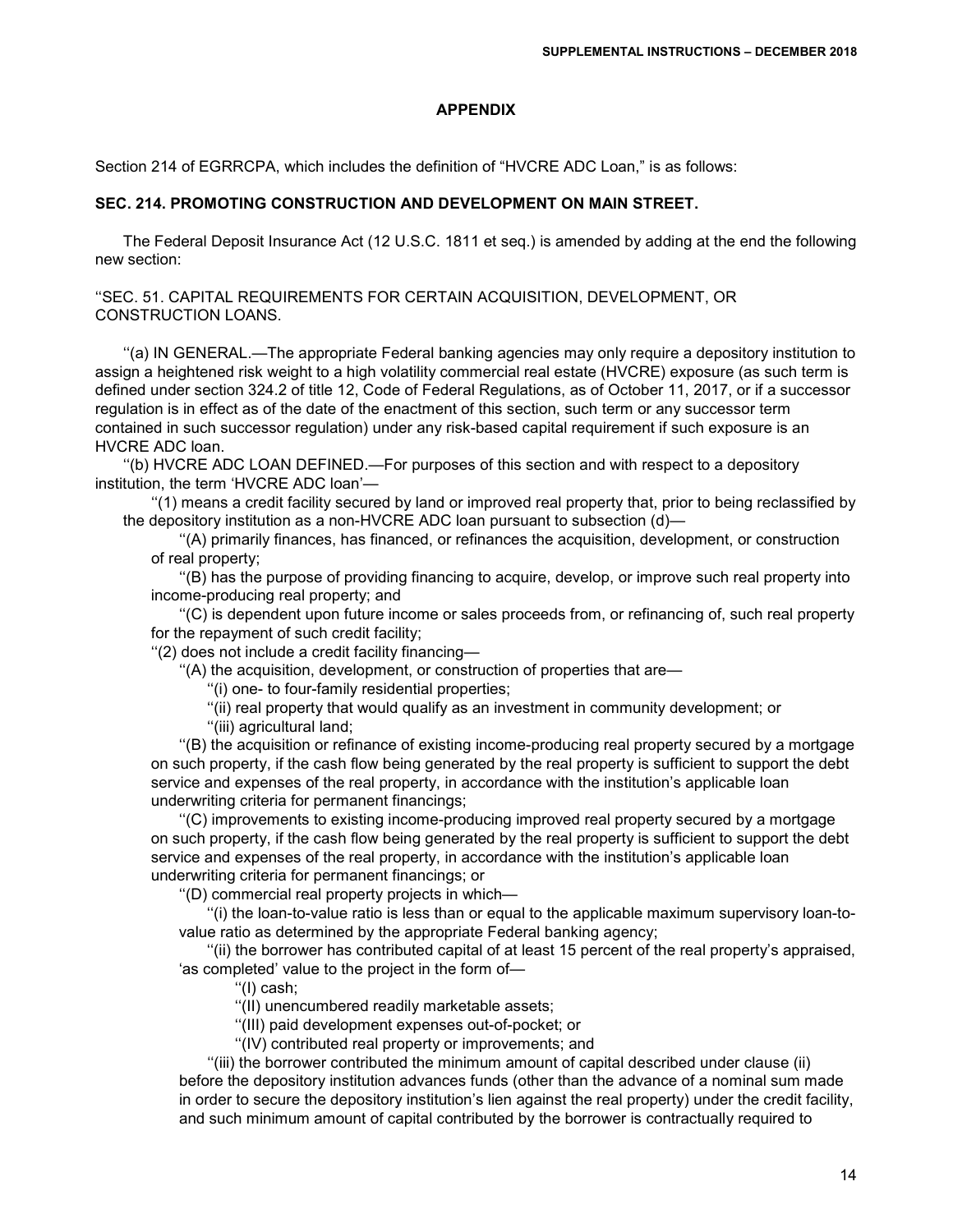remain in the project until the credit facility has been reclassified by the depository institution as a non-HVCRE ADC loan under subsection (d);

''(3) does not include any loan made prior to January 1, 2015; and

''(4) does not include a credit facility reclassified as a non-HVCRE ADC loan under subsection (d). ''(c) VALUE OF CONTRIBUTED REAL PROPERTY.—For purposes of this section, the value of any real property contributed by a borrower as a capital contribution shall be the appraised value of the property as determined under standards prescribed pursuant to section 1110 of the Financial Institutions Reform, Recovery, and Enforcement Act of 1989 (12 U.S.C. 3339), in connection with the extension of the credit facility or loan to such borrower.

''(d) RECLASSIFICATION AS A NON-HVRCE ADC LOAN.—For purposes of this section and with respect to a credit facility and a depository institution, upon—

''(1) the substantial completion of the development or construction of the real property being financed by the credit facility; and

''(2) cash flow being generated by the real property being sufficient to support the debt service and expenses of the real property, in accordance with the institution's applicable loan underwriting criteria for permanent financings, the credit facility may be reclassified by the depository institution as a Non-HVCRE ADC loan.

''(e) EXISTING AUTHORITIES.—Nothing in this section shall limit the supervisory, regulatory, or enforcement authority of an appropriate Federal banking agency to further the safe and sound operation of an institution under the supervision of the appropriate Federal banking agency.''.

\* \* \* \* \* \* \* \* \* \* \*

Section 202 of EGRRCPA, which creates a limited exception for certain reciprocal deposits, is as follows:

#### **SEC. 202. LIMITED EXCEPTION FOR RECIPROCAL DEPOSITS.**

(a) IN GENERAL.—Section 29 of the Federal Deposit Insurance Act (12 U.S.C. 1831f) is amended by adding at the end the following:

''(i) LIMITED EXCEPTION FOR RECIPROCAL DEPOSITS.—

''(1) IN GENERAL.—Reciprocal deposits of an agent institution shall not be considered to be funds obtained, directly or indirectly, by or through a deposit broker to the extent that the total amount of such reciprocal deposits does not exceed the lesser of—

''(A) \$5,000,000,000; or

''(B) an amount equal to 20 percent of the total liabilities of the agent institution.

''(2) DEFINITIONS.—In this subsection:

''(A) AGENT INSTITUTION.—The term 'agent institution' means an insured depository institution that places a covered deposit through a deposit placement network at other insured depository institutions in amounts that are less than or equal to the standard maximum deposit insurance amount, specifying the interest rate to be paid for such amounts, if the insured depository institution—

 $''(i)(l)$  when most recently examined under section 10(d) was found to have a composite condition of outstanding or good; and

''(II) is well capitalized;

''(ii) has obtained a waiver pursuant to subsection (c); or

''(iii) does not receive an amount of reciprocal deposits that causes the total amount of reciprocal deposits held by the agent institution to be greater than the average of the total amount of reciprocal deposits held by the agent institution on the last day of each of the 4 calendar quarters preceding the calendar quarter in which the agent institution was found not to have a composite condition of outstanding or good or was determined to be not well capitalized. ''(B) COVERED DEPOSIT.—The term 'covered deposit' means a deposit that—

''(i) is submitted for placement through a deposit placement network by an agent institution; and